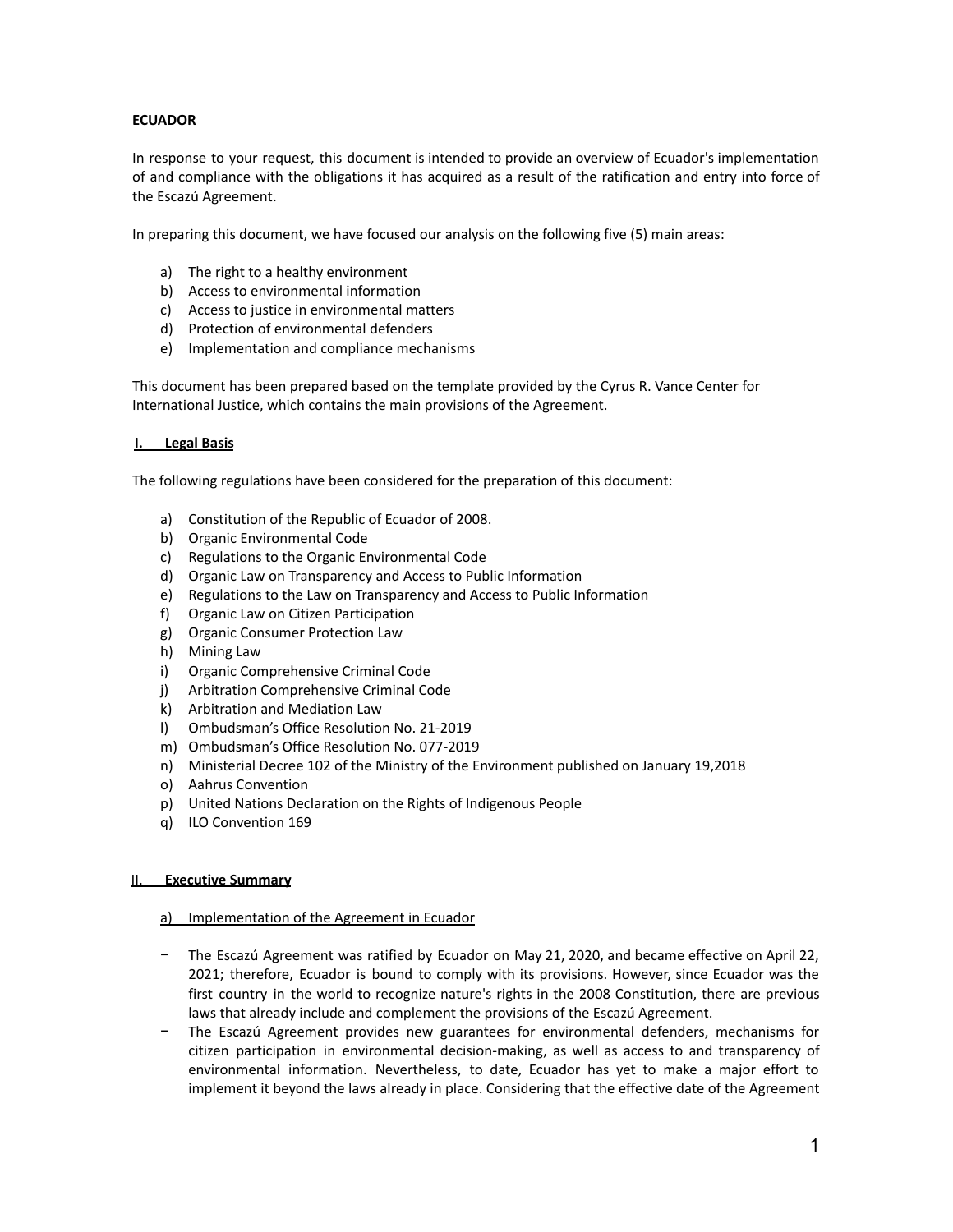was during the pandemic caused by COVID-19, the State's priority interests have been focusing on confronting this health crisis.

− According to the Ecuadorian Constitution, international human rights treaties ratified by the State that acknowledge rights that are more favorable than those in the Constitution shall prevail over any other law. Furthermore, judges, administrative authorities and public servants must apply them directly and immediately, without the possibility of alleging no knowledge of the law.

## b) Environmental institutions

- Ecuador has several institutions and administrative authorities in charge of environmental protection. Among the main ones are: the Ministry of the Environment, created in 1996, whose main purpose is the direction, planning, regulation, control, management, and coordination of the National Decentralized Environmental Management System, and the Autonomous Decentralized Governments at all levels with their respective duties (Provincial, Metropolitan and Municipal, Parochial and Rural).
- − On the other hand, Ecuador still does not have any judicial units or jurisdictional authorities specializing in environmental matters or in matters related to nature or environmental rights.

# c) The right to a healthy environment

- The Constitution of Ecuador acknowledges this as a fundamental right: "The right of the population to live in a healthy and ecologically balanced environment that guarantees sustainability, and the good way of living (*sumak kawsay*) is acknowledged." The following is stated in relation to this right: "The right to live in a healthy environment that is ecologically balanced, pollution-free and in harmony with nature;" "[p]ersons, communities, peoples, and nationalities shall have the right to benefit from the environment and the natural wealth that enables them to enjoy the good way of living;" and "[n]ature […] has the right to full respect for its existence and for the maintenance and regeneration of its life cycles, structure, functions, and evolutionary processes." Due to its status as a constitutional right, in the event of a threat or violation, it is possible to file a judicial guarantees lawsuit as provided for in the constitution and the law.
- The judicial guarantees lawsuit is simple, fast, efficient, and will be oral in all its phases and instances. In practice, we have been able to observe that the proceeding is fulfilled within the times established in the law; however, the appeal to this first decision could prolong the proceeding, which could be considered a limitation. In addition, favorable resolutions have been issued in environmental matters, which has allowed this to be an adequate way to respond to a violation of environmental rights.
- − Administrative and judicial processes have some characteristics that seek to guarantee effective access to justice. In procedural terms, the following characteristics can be identified: (i) broad standing to file a lawsuit in defense of the environment or the rights of Nature (any person, group of persons, community, people or nationality may file them); (ii) reversal of the burden of proof; (iii) strict liability for environmental damages; (iv) precautionary and preventive principles; among others.

## d) Access to environmental information

- − Another relevant right regarding environmental matters is the right to access to public information. Acknowledged in the Constitution as a fundamental right, it is guaranteed by an action to obtain access to public information, with the purpose to ensure access to such information when it has been denied or when it is not complete or reliable.
- In addition, the Organic Environmental Code regulates the right to access to environmental information as an essential right. To enforce this right, the following has been provided for: (i) the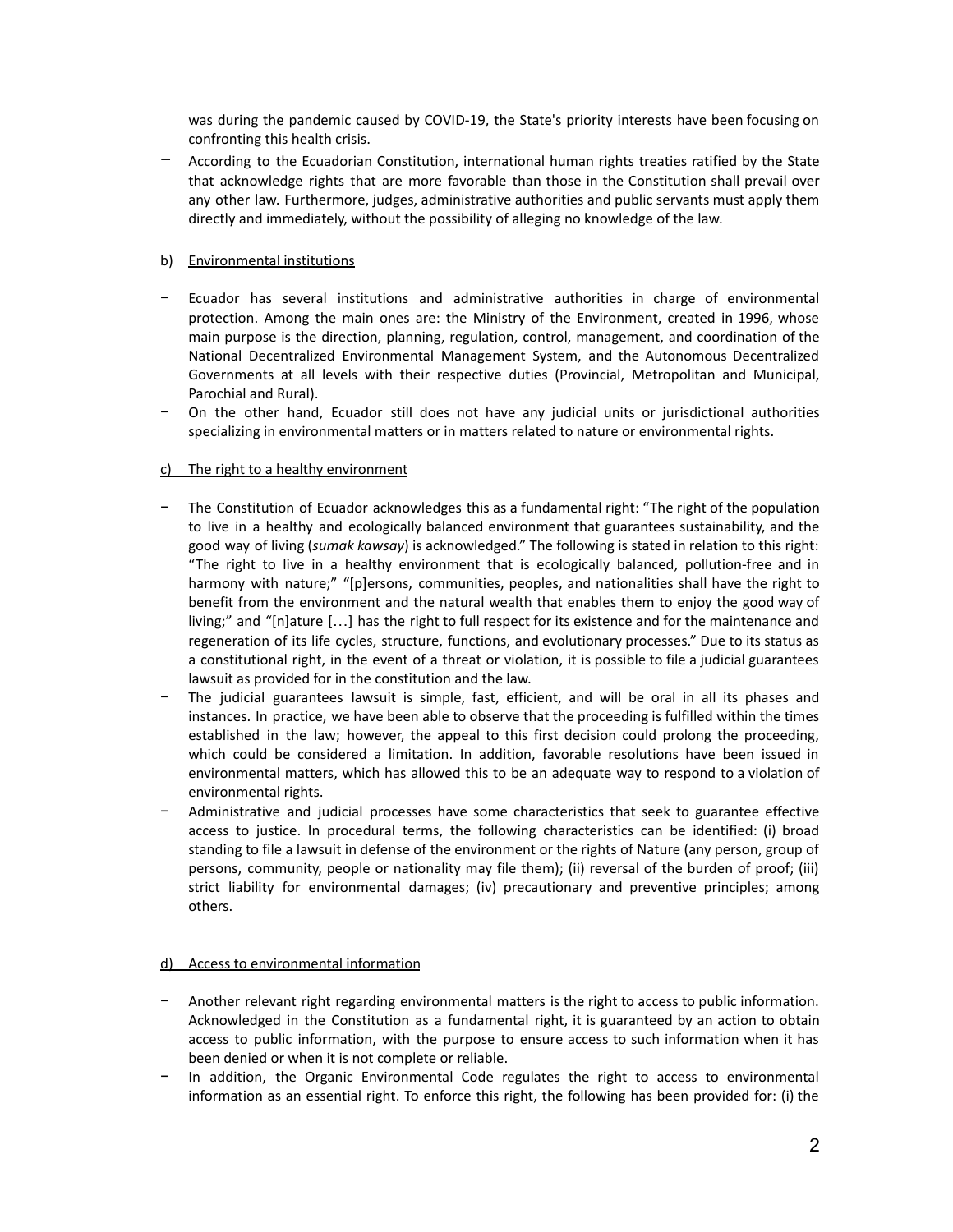creation of the Unified Environmental Information System, a public instrument with information on the state and conservation of the environment, as well as projects that pose environmental risk or impact; (ii) the access process will be carried out promptly, efficiently, transparently and with the best technology; and (iii) public institutions have a transparency section on their web sites with the documents issued and produced by them.

## e) Right to citizen participation

- The right to citizen participation is a fundamental right recognized by the Constitution of Ecuador. Based on this provision, Ecuadorians may participate in and be consulted on matters of public interest. This legitimizes citizen action in citizen participation processes regarding environmental issues in response to the public interest that such matters entail.
- − Moreover, the special rules of the Organic Environmental Code have acknowledged citizen participation in environmental management as a right. In this regard, it is established that any individual or legal entity, individually or collectively, may present opinions, positions, points of view, observations, or contributions in the decision-making processes related to environmental management and in the policies and actions that affect it, as well as in its subsequent execution, follow-up, and control. To strengthen access to this right, the Sectoral Citizen Council and Local Advisory Councils have been created for public policy observation, follow-up, oversight and evaluation processes. These entities are made up of representatives of civil society, communes, communities, peoples, nationalities and groups of the relevant territory.

# f) Protection of environmental defenders

- − The Inter-American Commission on Human Rights in its 2017 report on Integral Protection Policies for Human Rights Defenders, established that "[d]espite efforts adopted by State authorities in the last decade to improve the situation of human rights defenders, the Inter-American Commission on Human Rights continues to observe, through its different monitoring mechanisms, an increase in violence, threats, and intimidation against human rights defenders, the deterioration of the general situation of security in which they operate, and the ineffectiveness of protection measures." (Hurtado, F. (2020). *Artículo 9: Entornos seguros y libres de violencia para la defensa de derechos* ambientales<sup>1</sup>). Thus, the current context continues to be threatening for environmental rights defenders in a country like Ecuador, where every day they face individual and collective economic interests, since the economy is still based on the primary sector, depending almost exclusively on the intensive exploitation of natural resources.
- − However, despite the context under which environmental rights defenders operate in Ecuador, some measures have been taken at the state level for their protection. One of the most recent ones is Resolution No.77 of 2019, issued by the Ombudsman's Office, establishing the Regulations for the Promotion and Protection of the Rights of the Defenders of Human and Nature Rights. Its purpose is to "establish actions for the promotion and protection of the rights of the defenders of human and nature rights with the application of international standards and recommendations made on the subject" (art. 2).

# III. **Legal Analysis**

<sup>1</sup> Available at:

[https://www.uhemisferios.edu.ec/uhe\\_content/uploads/2021/03/sostenibilidad-articulo-9\\_entornos-s](https://www.uhemisferios.edu.ec/uhe_content/uploads/2021/03/sostenibilidad-articulo-9_entornos-seguros-para-la-defensa-de-derechos-ambientales.pdf) [eguros-para-la-defensa-de-derechos-ambientales.pdf](https://www.uhemisferios.edu.ec/uhe_content/uploads/2021/03/sostenibilidad-articulo-9_entornos-seguros-para-la-defensa-de-derechos-ambientales.pdf)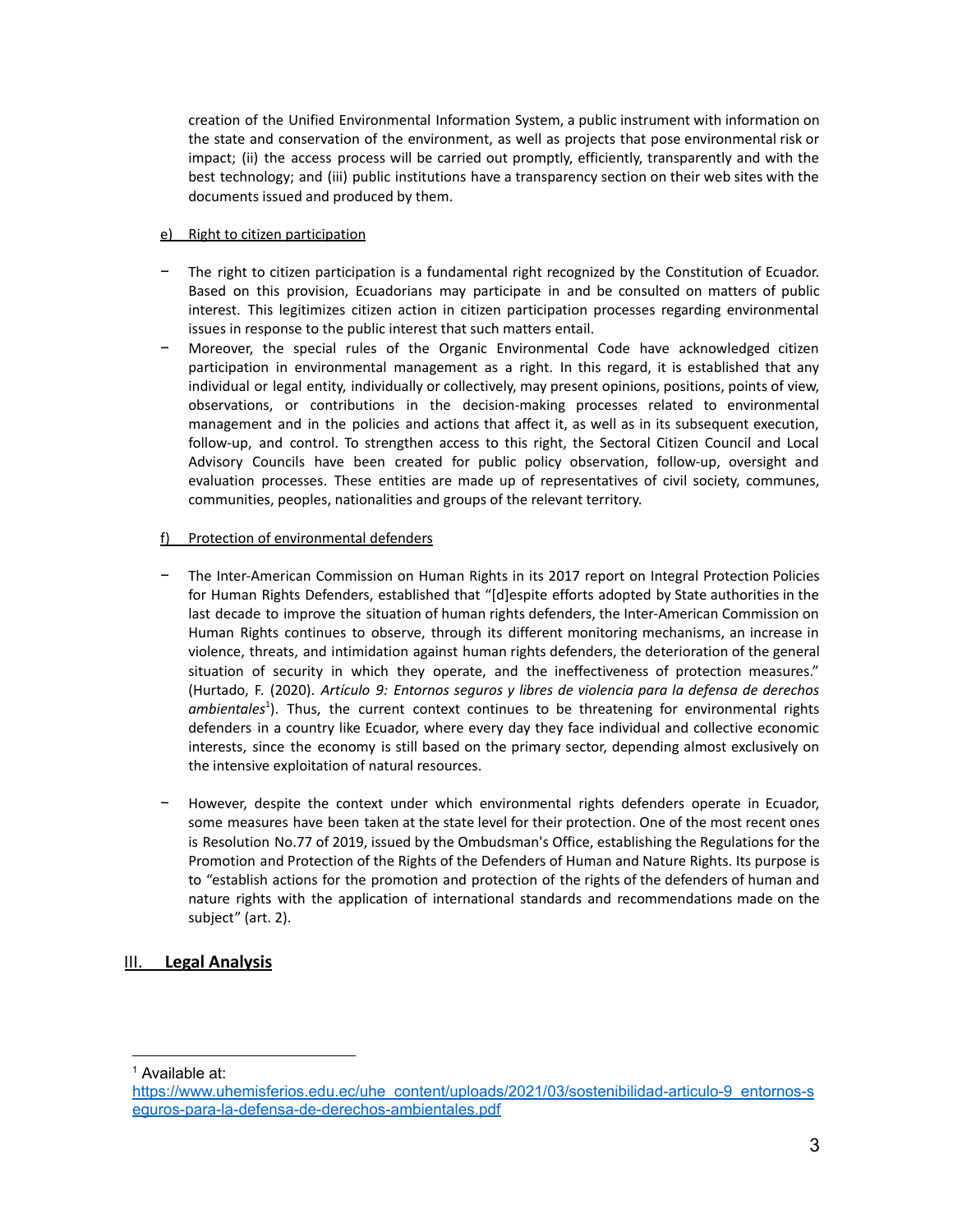Ecuador was the first country in the world to recognize nature as a subject of rights. It is for this reason that most of the legal framework detailed below has been issued since the enactment of the 2008 Constitution, long before the entry into force of the Escazú Agreement in April 2021.

| The right to live in a healthy environment                                                                                                                                                                                                                                                                                                                                                                                                                                                                                                                                                                                                                                                                                                                                                                                                                                                                                                       |
|--------------------------------------------------------------------------------------------------------------------------------------------------------------------------------------------------------------------------------------------------------------------------------------------------------------------------------------------------------------------------------------------------------------------------------------------------------------------------------------------------------------------------------------------------------------------------------------------------------------------------------------------------------------------------------------------------------------------------------------------------------------------------------------------------------------------------------------------------------------------------------------------------------------------------------------------------|
| Guaranteeing the right to a healthy environment in the Constitution.                                                                                                                                                                                                                                                                                                                                                                                                                                                                                                                                                                                                                                                                                                                                                                                                                                                                             |
| The right to a healthy environment is recognized in the 2008 Ecuadorian Constitution in articles<br>14 and 66. Based on the provisions of the Constitution, secondary regulations have been<br>developed to guarantee the right of people to live in a healthy and ecologically balanced<br>environment. However, in spite of the existing regulations and judicial guarantees as well as the<br>administrative actions available, there are limitations that affect full compliance therewith. In<br>addition to the right to a healthy environment, the Ecuadorian Constitution recognizes Nature<br>as a subject of independent rights, as we can see in articles 10, 71 and 72.                                                                                                                                                                                                                                                              |
|                                                                                                                                                                                                                                                                                                                                                                                                                                                                                                                                                                                                                                                                                                                                                                                                                                                                                                                                                  |
| Case No. 0796-12-EP, judgment No. 065-15-SEP-CC of March 2015 - Extraordinary action to<br>enforce constitutional rights                                                                                                                                                                                                                                                                                                                                                                                                                                                                                                                                                                                                                                                                                                                                                                                                                         |
| This extraordinary action to enforce constitutional rights arose from an action for the<br>enforcement of rights filed by the members of the Verdum commune, located in the estuary of<br>the Chone River, in the Tosagua county, province of Manabí, because they were being forced to<br>move from their commune by Mr. Jefferson Antonio Loor Moreira, the owner of a shrimp<br>business who had bought several hectares of land where the commune is located and had<br>limited their access to the mangrove area that is their source of livelihood.                                                                                                                                                                                                                                                                                                                                                                                        |
| In addition, in their action for enforcement of rights, the commune members stated that the<br>activities carried out by Mr. Jefferson Loor were destroying the mangrove ecosystem in the<br>areas he was revegetating due to the abandonment of shrimp farms; therefore, they requested<br>the enforcement of Nature's right to restoration (article 72), their collective rights to keep<br>ownership of their community lands, to keep ownership of their ancestral territories, and to not<br>be displaced from their ancestral lands (article 57 (4, 5 and 11)), the right to a healthy<br>environment (article 14), the right to health (article 32), the right to personal safety (article 66<br>(3)), the right to a safe habitat and to decent housing (articles 30 and 376 of the Constitution).                                                                                                                                       |
| In the Constitutional Court ruling it is mentioned that the State has the obligation to regulate<br>everything related to fragile and threatened ecosystems, including their conservation,<br>sustainable use, recovery and limitations regarding property ownership <sup>2</sup> , since mangroves, as<br>well as all the species that inhabit that ecosystem, are part of the State's property <sup>3</sup> . The Court<br>mentions that this obligation is performed by the State primarily through the Ministry of the<br>Environment and, for matters relating to control, follow-up and penalties for environmental<br>damage, also through the Decentralized Autonomous Governments, among other authorities<br>that have legitimate power to punish this type of actions, which authorities must act in a<br>subsidiary manner to guarantee the health and recovery of ecosystems in the event of<br>environmental damage <sup>4</sup> . |
| Therefore, the Court ordered the following integral reparation measures: 1. To void the<br>judgment issued by the First Division for Civil and Commercial Matters of the Provincial Court of<br>Justice of Manabí. 2. To give the judgment retroactive effect as of the time at which the<br>violation of the constitutional right occurred, that is, the time immediately preceding the<br>issuance of the judgment. 3. To order that the case be heard and decided, after being assigned<br>to another division of the Provincial Court of Justice of Manabí.                                                                                                                                                                                                                                                                                                                                                                                  |

 $2$  As provided for in article 406 of the 2008 Constitution.

 $3$  As provided for in article 408 of the 2008 Constitution.

<sup>4</sup> Due to the subsidiarity principle provided for in article 397 of the 2008 Constitution.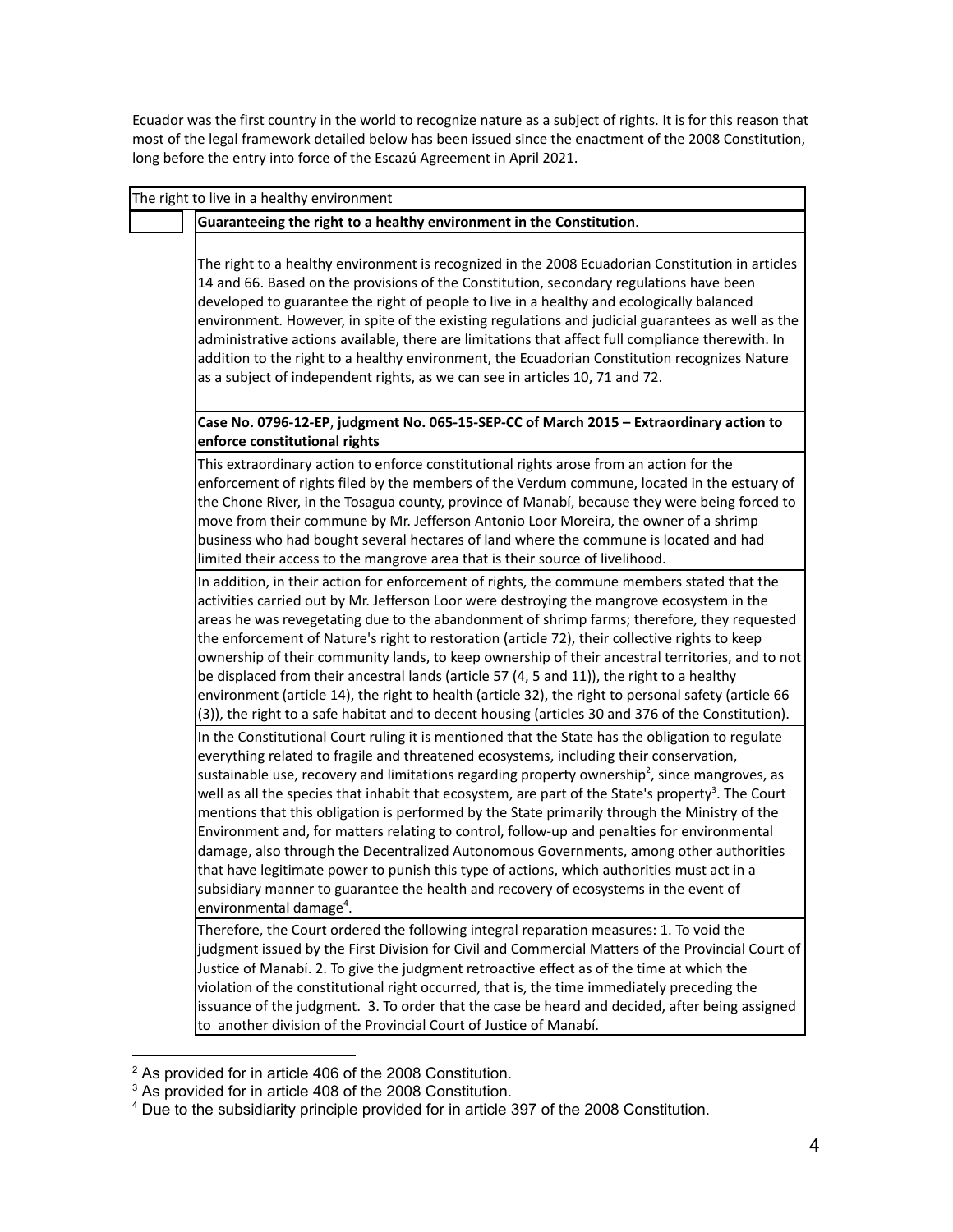In relation to the rights of Nature, the Court mentions in the first place that, since the issuance of the 2008 Constitution, Nature is recognized as a subject of rights and therefore has a series of guarantees focused on its conservation, protection, regeneration and improvement, with the aim of ensuring a sustainable and harmonious development of humans with Nature.

Subsequently, the Court refers to the interdependence that exists between human rights and the rights of Nature, emphasizing the need for a systemic reading of the Constitution to determine the scope of the different rights, so that natural resources can be utilized for the benefit of society, provided that respect for the life cycles of Nature is ensured so as not to threaten the existence thereof.

Regarding the right to a healthy environment, the Court first elaborates on this matter as follows "(...) the Constitution of the Republic, international instruments dealing with ancestral rights and the mangrove ecosystem, and secondary laws have the purpose of preventing the deterioration thereof and any irrational irruption into ancestral lands that constitute patrimonial wealth; due to their diversity of cultures and ecosystems, **they are vital spaces for all Ecuadorians and future generations**" (Constitutional Court of Ecuador, judgment No. 065-15-SEP-CC, 2015, p. 15).

And then the judgment refers to how to assess a specific damage to ecosystems in relation to the assessment of a violation of the right to a healthy environment, "[t]hat is, [the damage to an ecosystem] is assimilated into the impairment, reduction or damage suffered by the elements of nature to the detriment of the environment, which directly **affected the quality of life of human beings**" (Constitutional Court of Ecuador, judgment No. 065-15-SEP-CC, 2015, p. 15).

This case is important because as it went through different levels of court and proceedings, such as the action to enforce constitutional rights and the extraordinary action to enforce constitutional rights, it provided a broader view of how some issues are addressed by different authorities. It is worth mentioning that it is extremely important to consider the criteria set forth by the Constitutional Court when enforcing the rights of Nature and the right to a healthy environment, since this body is the highest authority having the power to interpret the Constitution through its rulings and judgments, which also constitute binding precedents. Therefore, the criteria developed by the Court when enforcing the rights of Nature and the right to a healthy environment should be taken into consideration by all the administrators of justice, including the Constitutional Court itself.

## Right of access to environmental information

## 01 **Guaranteeing the right of public access to environmental information and establishing the procedure for such access.**

Ecuador has bodies of law that recognize the right of public access to environmental information of all citizens: articles 4, 5, 7 and 9 of the Organic Law on Transparency and Access to Public Information; articles 15 and 19 of the Organic Environmental Code; and articles 42, 43, 47 and 48 of the Regulations to the Organic Environmental Code. Ecuadorian regulations are also consistent with those contained in articles 1, 4 and 5 of the Aarhus Convention.

To comply with this obligation, the State has created the Unified Environmental Information System (SUIA in Spanish)<sup>5</sup> to "provide a fast and timely service that makes validated and efficient environmental information available to the general public, allowing proper environmental management to facilitate decision making." <sup>6</sup> However, many complain that the

<sup>&</sup>lt;sup>5</sup> The SUIA can be found at [suia.ambiente.gob.ec](http://suia.ambiente.gob.ec) and the SUIA User's Guide at [https://www.ambiente.gob.ec/wp-content/uploads/downloads/2015/06/Manual-de-Regularizacion-A](https://www.ambiente.gob.ec/wp-content/uploads/downloads/2015/06/Manual-de-Regularizacion-Ambiental.pdf) [mbiental.pdf.](https://www.ambiente.gob.ec/wp-content/uploads/downloads/2015/06/Manual-de-Regularizacion-Ambiental.pdf)

<sup>&</sup>lt;sup>6</sup> Deleted from the SUIA's mission, available at [http://suia.ambiente.gob.ec/?page\\_id=1321](http://suia.ambiente.gob.ec/?page_id=1321).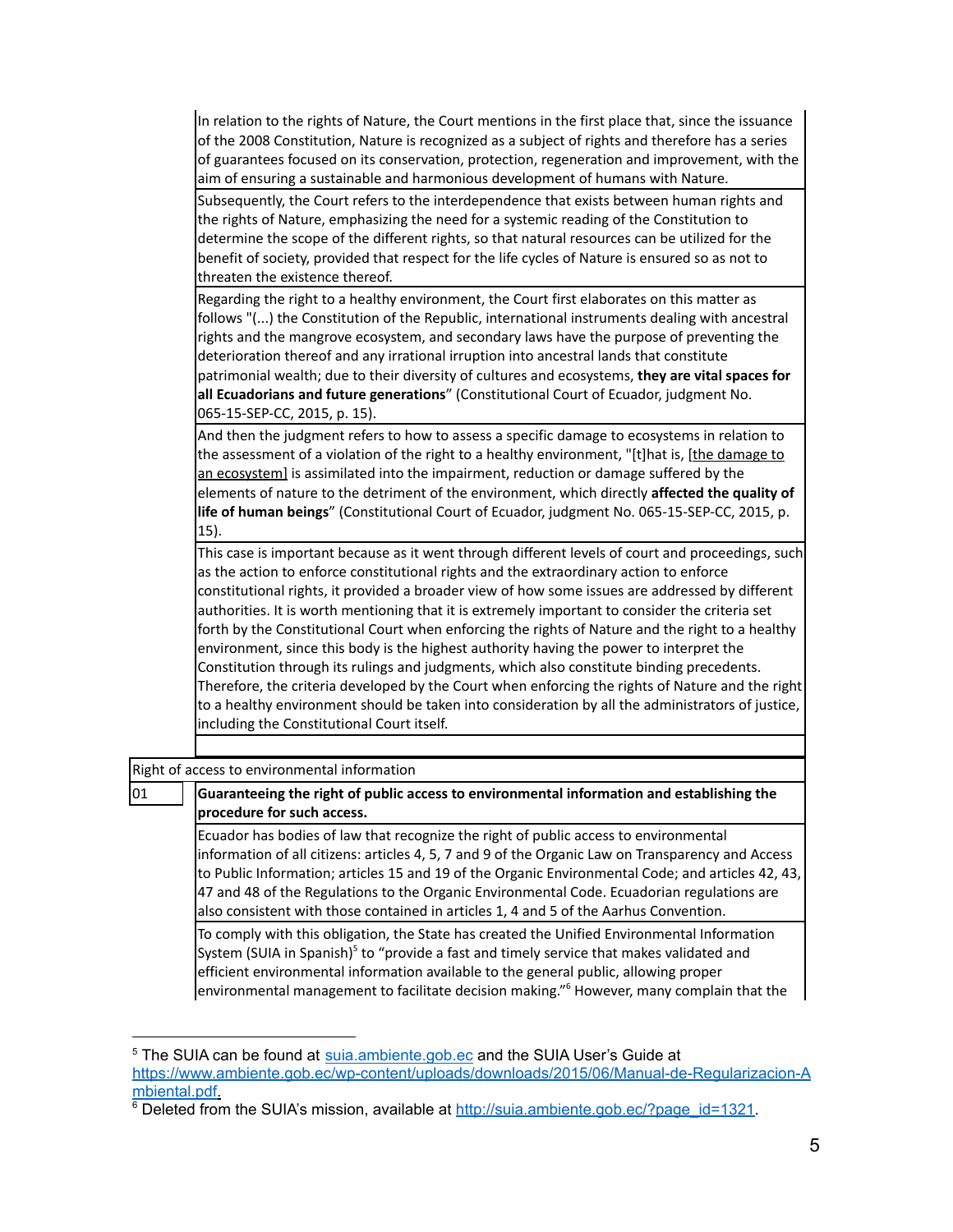|    | system is out-of-date and the information is incomplete <sup>7</sup> .<br>In addition, at the official website of the Ministry of the Environment <sup>8</sup> we can access<br>information on the activities carried out by the institution and on topics such as Institutional<br>Calls, Single-Use Plastic Importers and Register, Protected Areas, Hazardous Substances and<br>Waste, Environment and Water Portal, Socio-Environmental Statistics, and Environmental<br>Quality.                                                                                                                                                                                                                                                                                                                                                                             |
|----|-------------------------------------------------------------------------------------------------------------------------------------------------------------------------------------------------------------------------------------------------------------------------------------------------------------------------------------------------------------------------------------------------------------------------------------------------------------------------------------------------------------------------------------------------------------------------------------------------------------------------------------------------------------------------------------------------------------------------------------------------------------------------------------------------------------------------------------------------------------------|
|    |                                                                                                                                                                                                                                                                                                                                                                                                                                                                                                                                                                                                                                                                                                                                                                                                                                                                   |
| 02 | Defining specific rules to facilitate access to environmental information for individuals and<br>groups in vulnerable situations, including efforts to identify and support individuals or groups<br>in vulnerable situations, to provide assistance in the preparation of requests for access, and<br>to ensure that information is available in the different languages used in the country.                                                                                                                                                                                                                                                                                                                                                                                                                                                                    |
|    | The domestic legal framework includes rules to facilitate access to environmental information<br>for individuals and groups in vulnerable situations in articles 35 and 57 of the Constitution of<br>the Republic of Ecuador; articles 4, 81 and 82 of the Organic Law on Citizen Participation; article<br>90 of the Mining Law; article 261 of the Organic Environmental Code; and articles 462 and 471<br>of the Regulations to the Organic Environmental Code.                                                                                                                                                                                                                                                                                                                                                                                                |
|    | Based on the aforementioned provisions as well as those set forth in the previous question, we<br>can say that there are specific provisions that regulate access to environmental information for<br>individuals and groups in situations of vulnerability. However, in spite of all the provisions<br>relating to this matter in our legislation, in many cases, except those of prior consultation that<br>will be later discussed, environmental information is not available in the different languages<br>used in the country. This can be observed in the official webpage of the Ministry of the<br>Environment and the Unified Environmental Information System (SUIA).                                                                                                                                                                                  |
|    |                                                                                                                                                                                                                                                                                                                                                                                                                                                                                                                                                                                                                                                                                                                                                                                                                                                                   |
| 03 | Guaranteeing that access to environmental information be provided at no cost, except for<br>reproduction and delivery costs, which must be reasonable.                                                                                                                                                                                                                                                                                                                                                                                                                                                                                                                                                                                                                                                                                                            |
|    |                                                                                                                                                                                                                                                                                                                                                                                                                                                                                                                                                                                                                                                                                                                                                                                                                                                                   |
|    | Ecuador has legal provisions that recognize access to environmental information at no cost in<br>article 1 of the Organic Law on Transparency and Access to Public Information; articles 3 and 4<br>of the Regulations to the Organic Law on Transparency and Access to Public Information; and<br>articles 44, 46 and 48 of the Regulations to the Organic Environmental Code. Ecuador's legal<br>framework recognizes that all information of intergovernmental institutions is public and access<br>to such information is free of charge. Consequently, access to environmental information is<br>guaranteed at no cost, either physically on request or through the official websites<br>suia.ambiente.gob.ec and https://www.ambiente.gob.ec/                                                                                                               |
| 04 | Establishing or designating one or more impartial entities or institutions with autonomy and<br>independence to promote transparency in access to environmental information.                                                                                                                                                                                                                                                                                                                                                                                                                                                                                                                                                                                                                                                                                      |
|    | In Ecuador, the Ministry of the Environment is the national environmental authority in charge of<br>the steering, planning, regulation, control, management and coordination of the National<br>Decentralized Environmental Management System, which includes the Unified Environmental<br>Information System among its tools. Therefore, the Ministry of the Environment is the state<br>entity in charge of promoting transparency in the access to environmental information. This<br>rule is defined in the 2017 Organic Environmental Code, in articles 15, 19, 23 and 24(4).<br>In addition to the Ministry of the Environment, the Autonomous Decentralized Governments<br>also guarantee access to and transparency of environmental information within their<br>jurisdictions. Such information is furnished to the National Decentralized Environmental |

<sup>7</sup> See article published by GK titled "*El camino que deberá recorrer el Ecuador para cumplir con Escazú*" available at [https://gk.city/2021/04/22/vigencia-acuerdo-escazu-ecuador/.](https://gk.city/2021/04/22/vigencia-acuerdo-escazu-ecuador/)

<sup>&</sup>lt;sup>8</sup> Such freely accessible information can be found at [https://www.ambiente.gob.ec/.](https://www.ambiente.gob.ec/)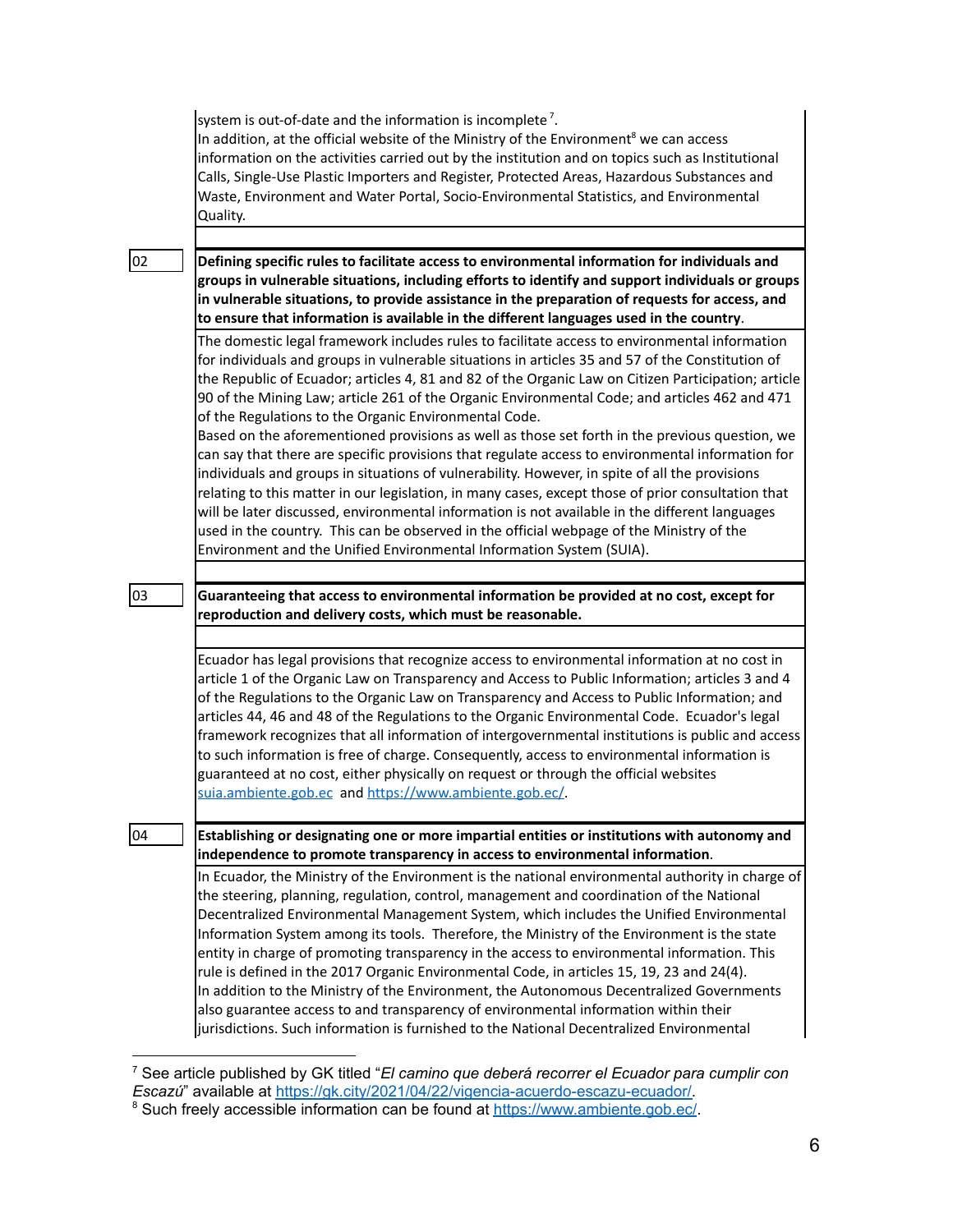|    | Management System.<br>Under the current legal framework, the information system is the responsibility of the Ministry<br>of the Environment, and civil society participation is limited to what is prescribed by law.<br>Article 18 of the Organic Environmental Code establishes Sectoral Citizen Councils that<br>guarantee citizen participation in the Decentralized Environmental Management System.                                                                                                                                                                                                                                                                                                                                                                                                                                                                       |
|----|---------------------------------------------------------------------------------------------------------------------------------------------------------------------------------------------------------------------------------------------------------------------------------------------------------------------------------------------------------------------------------------------------------------------------------------------------------------------------------------------------------------------------------------------------------------------------------------------------------------------------------------------------------------------------------------------------------------------------------------------------------------------------------------------------------------------------------------------------------------------------------|
|    |                                                                                                                                                                                                                                                                                                                                                                                                                                                                                                                                                                                                                                                                                                                                                                                                                                                                                 |
| 05 | Guaranteeing that the competent authorities generate, collect, disclose and disseminate<br>environmental information relevant to their functions.                                                                                                                                                                                                                                                                                                                                                                                                                                                                                                                                                                                                                                                                                                                               |
|    | This obligation is regulated by the Regulations to the Organic Environmental Code in article 43<br>cited in question No. 01 of this section and article 44 cited in question No. 03 of this section.<br>The Ministry of the Environment <sup>9</sup> publishes information of each of its areas on its official<br>website. For example, the information that the Undersecretaries make available to the public<br>can be found on its official website in the Unified Environment and Water Portal. For better<br>reference, the Undersecretariat of Climate Change has published information regarding the<br>carbon neutral concept and the National Greenhouse Gas Inventory System.                                                                                                                                                                                        |
|    |                                                                                                                                                                                                                                                                                                                                                                                                                                                                                                                                                                                                                                                                                                                                                                                                                                                                                 |
| 06 | Creating one or more environmental information systems.                                                                                                                                                                                                                                                                                                                                                                                                                                                                                                                                                                                                                                                                                                                                                                                                                         |
|    | A rule in this regard is found in the Organic Environmental Code, article 19, already cited in<br>question No. 01 of this section. As previously mentioned, the Unified Environmental<br>Information System (SUIA) was created as a digital platform to consolidate all information<br>relating to the environment. It is under the reponsibility of the Ministry of the Environment and<br>Water and is aimed at keeping updated, systematized, complete and easily accessible<br>information.                                                                                                                                                                                                                                                                                                                                                                                 |
| 07 | Creating a materials, waste and pollutant release and transfer register.                                                                                                                                                                                                                                                                                                                                                                                                                                                                                                                                                                                                                                                                                                                                                                                                        |
|    | A rule in this regard is found in articles 717 and 725 of the Regulations to the Organic<br>Environmental Code.<br>The Ministry of the Environment's official website presents information on the systems created<br>to deal with materials, wastes and pollutants. For example, in the Hazardous Substances/Waste<br>section of the official website <sup>10</sup> we can learn about the existence of the Hazardous and Special<br>Chemical Substance and Waste Management System <sup>11</sup> . Likewise, in the Unified Environment<br>and Water Portal section, within the Environmental Information selection, we can find the<br>Environmental and Sustainability Indicators System <sup>12</sup> . Finally, in the Socio-Environmental<br>Statistics section, we can find the latest data on activities and levels of solid waste released by<br>the population $13$ . |
|    |                                                                                                                                                                                                                                                                                                                                                                                                                                                                                                                                                                                                                                                                                                                                                                                                                                                                                 |
| 08 | Guaranteeing immediate disclosure and dissemination of information in case of imminent<br>threat to public health or the environment; developing and implementing an early warning<br>system.                                                                                                                                                                                                                                                                                                                                                                                                                                                                                                                                                                                                                                                                                   |
|    | Ecuador recognizes the principle of prevention provided for in article 396 of the Constitution<br>(2008), which establishes that "the State shall adopt timely policies and measures to avoid<br>adverse environmental impacts where there is certainty about the damage." This gives a wide<br>field of action to the State to take the most appropriate measures depending on the specific<br>case and to disclose the necessary information by the means it considers the most advisable.<br>Furthermore, article 82 of the Organic Law on Citizen Participation cited in question No. 02 of                                                                                                                                                                                                                                                                                 |

<sup>&</sup>lt;sup>9</sup> <https://www.ambiente.gob.ec/>

<sup>&</sup>lt;sup>10</sup> <https://www.ambiente.gob.ec/>

<sup>11</sup> [https://www.ambiente.gob.ec/sistema-de-gestion-de-desechos-peligrosos-y](https://www.ambiente.gob.ec/sistema-de-gestion-de-desechos-peligrosos-y-especiales/) especiales/

<sup>&</sup>lt;sup>12</sup> <http://snia.ambiente.gob.ec:8090/indicadoresambientales/pages/welcome.jsf>

<sup>13</sup> <http://pras.ambiente.gob.ec/web/siesap/inicio>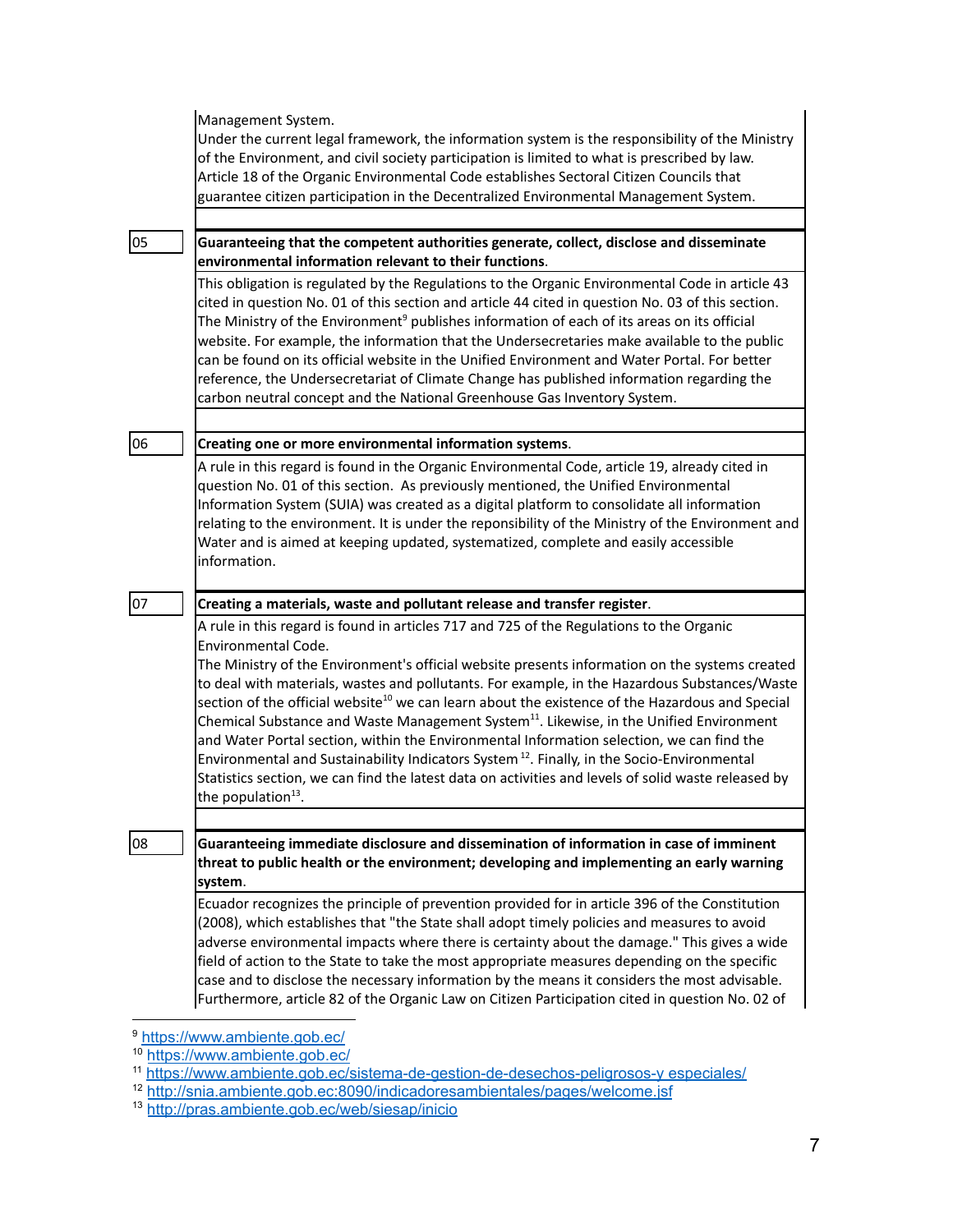|    | this section provides for citizen consultation on environmental matters. Citizen consultation on<br>environmental matters is carried out prior to the performance of any work, activity or project<br>that may affect public health or the environment, so that measures may be taken to avoid or<br>mitigate such damage or impact. In addition to this, we have the aforementioned Unified<br>Environmental Information System; however, dissemination is not entirely immediate or<br>massive. In Ecuador there is a National Secretariat for Risk Management whose functions<br>include: (a) identifying natural or anthropic risks in order to reduce vulnerability; and (b)<br>generating and democratizing access to and dissemination of sufficient and timely information<br>to adequately manage risk. |
|----|------------------------------------------------------------------------------------------------------------------------------------------------------------------------------------------------------------------------------------------------------------------------------------------------------------------------------------------------------------------------------------------------------------------------------------------------------------------------------------------------------------------------------------------------------------------------------------------------------------------------------------------------------------------------------------------------------------------------------------------------------------------------------------------------------------------|
| 09 | Publishing and disseminating a national report on the state of the environment at intervals<br>not exceeding 5 years.                                                                                                                                                                                                                                                                                                                                                                                                                                                                                                                                                                                                                                                                                            |
|    | This rule is set forth in articles 100, 231 and 297 of the Constitution of the Republic of Ecuador;<br>articles 90, 91 and 95 of the Organic Law on Citizen Participation; articles 199, 200 and 201 of<br>the Organic Environmental Code; and articles 568, 680, 682, 684, 686, 688, 690, 698 and 700 of<br>the Regulations to the Organic Environmental Code.                                                                                                                                                                                                                                                                                                                                                                                                                                                  |
|    | As can be seen from the legal framework cited above, there is a legal obligation to render<br>annual accounts and periodically evaluate plans and programs related to the environment.<br>Ecuador publishes information on national environmental reports on its official website. For<br>example, accountability reports of the Ministry of the Environment and Water are found on the<br>official web page https://www.ambiente.gob.ec/, in the Transparency section. We can also<br>access reports for every activity approved and carried out by the Ministry of the Environment.<br>One of these reports can be found at informe rendicion de cuentas - sgmc 2017.pdf<br>(ambiente.gob.ec).                                                                                                                 |
| 10 | Encouraging independent environmental performance reviews that evaluate the efficacy,                                                                                                                                                                                                                                                                                                                                                                                                                                                                                                                                                                                                                                                                                                                            |

**effectiveness and progress of national environmental policies in meeting national and international commitments**.

The rule of citizen participation in the review of public policies is consistent with the international commitments assumed by Ecuador in this connection and is defined in article 85 of the Constitution of the Republic of Ecuador; articles 8 and 18 of the Organic Environmental Code; articles 36, 28, 40 and 41 of the Regulations to the Organic Environmental Code; articles 52, 53, 79 and 80 of the Organic Law on Citizen Participation; and articles 1, 4, 5, 6, 7, 9, 11 and 13 of Ministerial Decree 102 of the Ministry of the Environment published on January 19, 2018.

# 11 **Ensuring that consumers and users have official, relevant and clear information on the environmental qualities of goods**.

In Ecuador, article 57 of the Organic Consumer Protection Law establishes the obligation of suppliers to include the necessary warnings or indications for use on the products or in attached instructions when the products are potentially dangerous for consumers' health, safety or property, or the environment.

### 12 **Promoting access to environmental information in the possession of private entities and encouraging public and private companies to prepare sustainability reports**.

Regarding environmental information in the possession of private entities, article 9(6) of the Organic Environmental Code (2017) provides that "every person, commune, community, people, nationality and group shall, in accordance with the law, have the right to timely and adequate access to information related to the environment available to the agencies comprising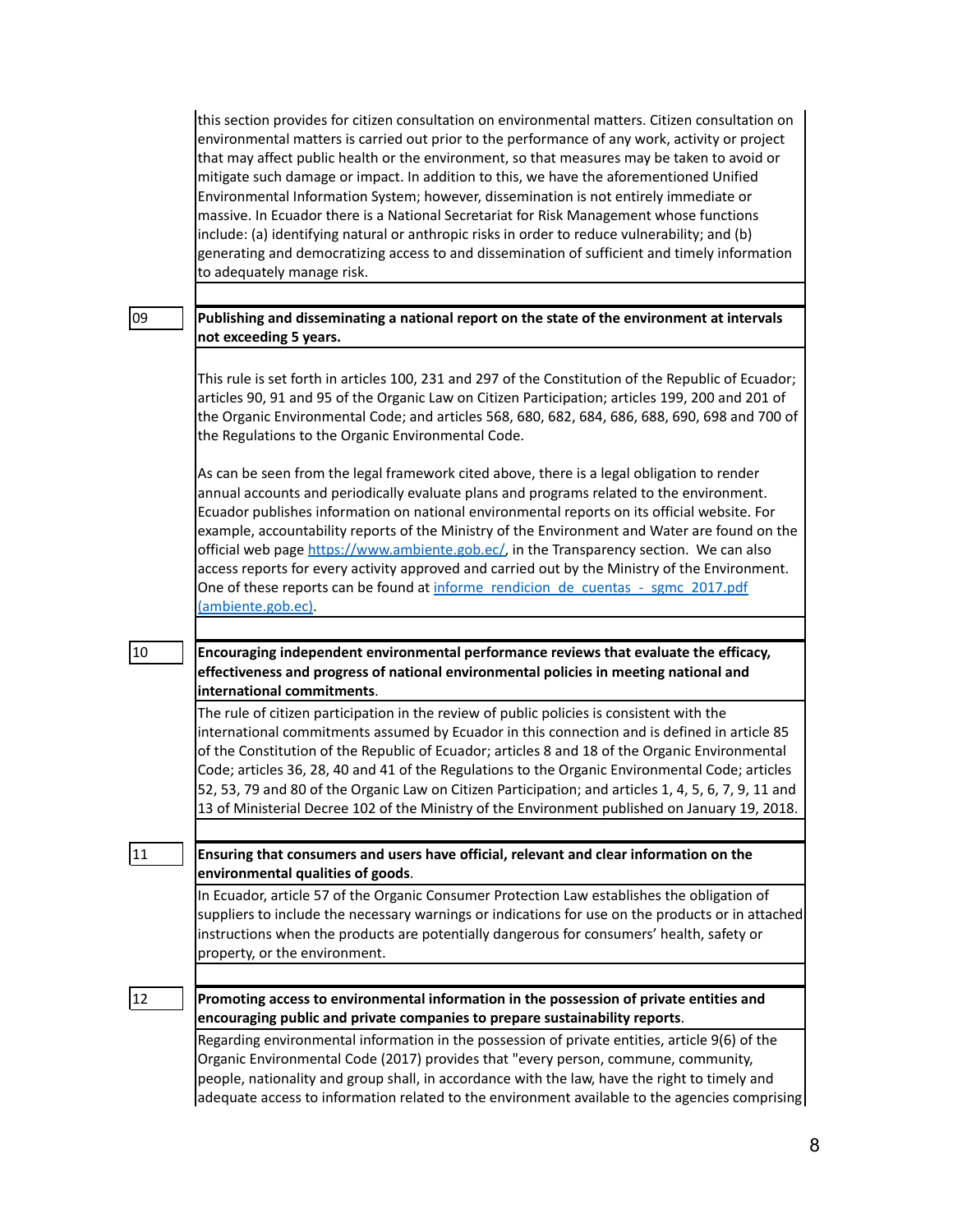| the public sector or <b>any natural or legal person</b> that assumes public responsibilities or functions |
|-----------------------------------------------------------------------------------------------------------|
| or provides public services, particularly information and adoption of measures that involve               |
| environmental risk or impact." Thus, any citizen may request environmental information held               |
| by private entities without the need to demonstrate a direct or particular interest. In case of           |
| explicit or tacit refusal by the relevant entity, an action for access to public information can be       |
| considered to achieve this purpose.                                                                       |

Furthermore, in connection with annual sustainability reports, in Ecuador there is still no evidence of the issuance of these reports on a periodic, mandatory and general basis for all companies, although several companies already prepare them as part of their annual reports, seeking to align themselves with the principles of the United Nations Global Compact. In addition, companies engaged in any activity, work or project that may have an impact on the different ecosystems must obtain the relevant permit(s) and are subject to monitoring of compliance with certain parameters and standards established for the granting of the relevant permit(s), including annual reports on compliance with the relevant environmental management plan.

13 **Guaranteeing mechanisms for citizen participation in decision-making processes, reviews, reexaminations, or updates with respect to projects, activities and other environmental licensing processes that have or may have a significant impact on the environment or may affect health**.

> This rule is defined in articles 15, 18 and 184 of the Organic Environmental Code; articles 35, 36, 37, 40, 431, 432, 440, 441, 463, 464, 465, 466, 469, 470, 471, 474, 475, 476, 477, 478 and 479 of the Regulations to the Organic Environmental Code; and articles 52, 53, 54 and 482 of the Organic Law on Citizen Participation.

Ecuador's legal framework is also consistent with articles 5, 18 and 27 of the United Nations Declaration on the Rights of Indigenous Peoples and articles 3, 6 and 7 of the Aarhus Convention. It is also consistent with articles 2 and 4 of Ombudsman's Office's Resolution 21-2019 and Recommendation No. ACCC/A/2020/2:

Ecuador publicly discloses the requirements of the calls for participation in projects or consultations for decision making and reviews regarding environmental activities having an impact on society and people's lives. In this regard, on the official website [https://www.ambiente.gob.ec/,](https://www.ambiente.gob.ec/) in the institutional calls section, there is a list of all projects, courses and updates to society related to the environment. For better reference visit:

<https://www.ambiente.gob.ec/convocatorias/>.

14 **Making efforts to identify the persons directly affected by the aforementioned decision-making processes and to promote specific actions to facilitate their participation**.

> In respect of efforts to identify the persons directly affected by the aforementioned decision-making processes and to promote specific actions to facilitate their participation, the State carries out (i) prior consultation, which is a collective right applicable in those cases where indigenous communities, peoples or nationalities are affected; and (ii) environmental consultation with the community where citizens at large are affected. This is provided for in the Constitution (2008, art. 57) and in several bodies of law, such as the Organic Law on Citizen Participation (2010, arts. 82 and 83).

> From the perspective of society, the implications of both prior consultation and environmental consultation with the community are clear.

15 **Making public at least the following necessary information relating to the aforementioned decision-making processes:**

> **(a) a description of the area of influence and the physical and technical characteristics of the proposed project or activity;**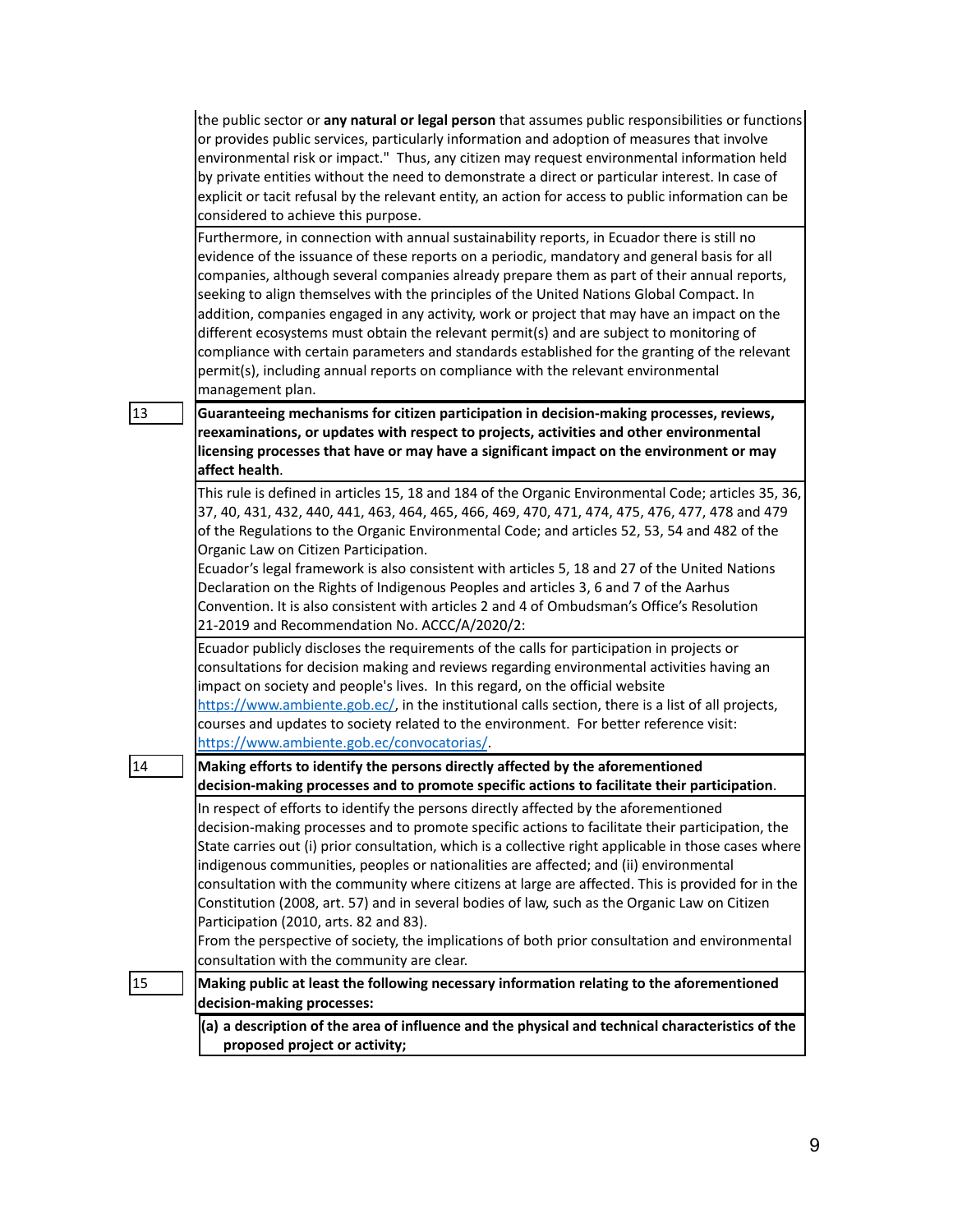This rule is defined in articles 406 and 407 of the Constitution of the Republic of Ecuador and articles 87 and 88 of the Mining Law.

#### **(b) a description of the major environmental impacts of the project or activity and, if appropriate, the cumulative environmental impact;**

This rule is defined in article 89 of the Mining Law.

#### **(c) a description of the measures provided for with respect to those impacts;**

This rule is defined in article 90 of the Mining Law cited in question No. 02 of this section.

#### **(d) a summary of (a), (b) and (c) above in comprehensible, non-technical language;**

The State is responsible for the protection, care, management and sustainable use of fragile and threatened ecosystems including, among others, moorlands, wetlands, cloud forests, dry and humid tropical forests and mangroves, marine and coastal-marine ecosystems. Therefore, every project intended to be implemented in these areas must be identified and delimited according to its ecosystem. The physical and technical characteristics of the project intended to be performed must be detailed therein. In particular, in relation to mining, the environmental impacts must be described in an administrative report that will serve as the basis to go to citizen consultation and discuss the admissibility of the proposed mining exploitation.

**(e) public reports and opinions of the involved entities addressed to the public authority in relation to the project or activity under consideration;**

This rule is defined in article 91 of the Mining Law.

# **(f) a description of the available technologies intended to be used and alternative locations for performance of the project or activity under assessment, in those cases where the information is available; and**

There is no express provision on the available technology intended to be used or alternative locations for performance of the projects under assessment.

### **(g) actions taken to monitor the implementation and results of environmental impact assessment measures.**

Article 488 of the Regulations to the Organic Environmental Code establishes the obligation to submit environmental compliance reports by operators of projects, works or activities regularized through environmental registration, in order to evaluate compliance with current environmental regulations, environmental management plans, and obligations derived from the environmental administrative authorization. These reports may include an update of the environmental management plan, if required. These reports must be submitted one year after the administrative authorization is granted and every two years thereafter, without prejudice to the authority's requesting them whenever it deems necessary.

Ecuador publicly discloses reports on participation in projects or consultations for decision making and reviews regarding environmental activities having an impact on society and people's lives. For example, a report of ongoing plans and programs including calls made is published on the official website [https://www.ambiente.gob.ec/,](https://www.ambiente.gob.ec/) in the transparency section. For better reference, visit:

[https://www.ambiente.gob.ec/transparencia/Literal-k-Planes-y-programas-en](https://www.ambiente.gob.ec/transparencia/Literal-k-Planes-y-programas-en%20ejecucion-abril-2019.pdf) [ejecucion-abril-2019.pdf](https://www.ambiente.gob.ec/transparencia/Literal-k-Planes-y-programas-en%20ejecucion-abril-2019.pdf)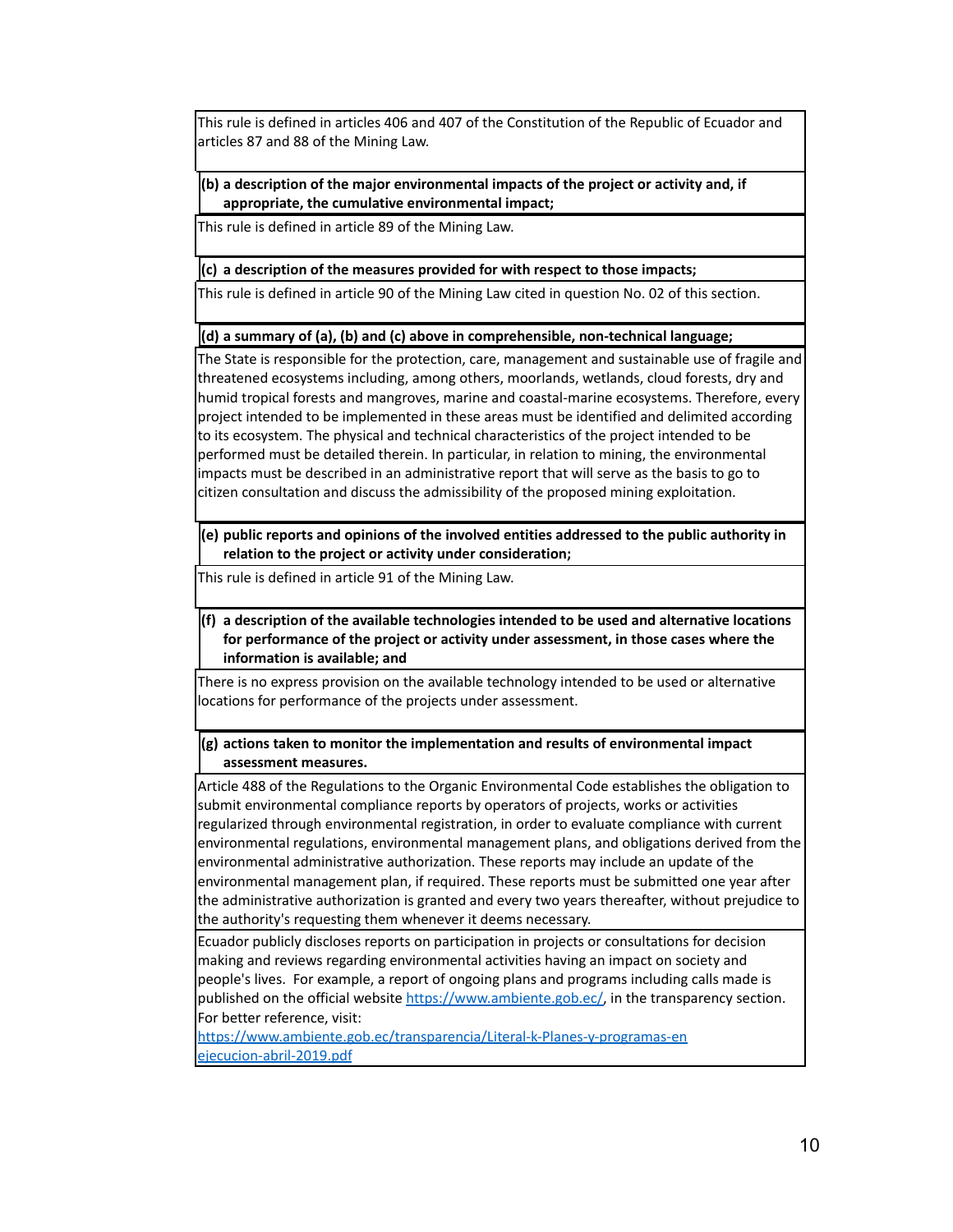However, there are still cases where the Ecuadorian State has violated the right to prior consultation of indigenous peoples, as explained in the following two cases analyzed by the Inter-American Court and the relevant constitutional authorities:

## **Case: Sarayaku Kichwa People v. Ecuador (2012)**

The Sarayaku Kichwa People are one of the oldest settlements of the indigenous Kichwa people in the province of Pastaza in Ecuador's Amazon region, and it is home to approximately 1,300 people. In 1996, Ecuador entered into a production sharing contract for hydrocarbon exploration and crude oil exploitation between Empresa Estatal de Petróleos del Ecuador (PETROECUADOR) and a consortium made up by CGC (Compañía General de Combustibles, a subsidiary of Chevron, in Argentina) and Petrolera Ecuador San Jorge S. A. Between 2002 and 2003, CGC, with the help of the State security forces, entered without permission and against the will of the Sarayaku people into Sarayaku territory to carry out seismic exploration, planting almost a ton and a half of explosives inside the forest. This entry that happened without consultation also caused the destruction of sacred sites and led to confrontations between the Sarayaku people and the company's agents and the security forces.

The Inter-American Commission ordered precautionary measures in favor of the Sarayaku people in 2003, but the Court did not issue its judgement in the case until 2012, after a historic visit to the village in April of that year. The Court found that Ecuador had violated the rights to prior and informed consultation, to indigenous communal property and to cultural identity. The State was also found responsible for putting the rights to life and to personal integrity at serious risk and for violating the rights to judicial guarantees and judicial protection to the detriment of the Sarayaku People.

The Court ordered Ecuador to "remove the pentolite from the territory of the Sarayaku People." In addition, the State must conduct an adequate, effective and full consultation before beginning natural resource extraction projects. It must also hold "mandatory courses" on the rights of indigenous peoples, aimed at officials involved with indigenous peoples, and organize "a public act of acknowledgement of responsibility" for the violations. Finally, the Court established that the State must pay USD 90,000 in material damages and USD 1,250,000 in non-material damages to the Sarayaku people.

#### **Case: Piatúa River (2019)**

In 2017, the Ministry of Energy and Non-renewable Natural Resources signed a concession contract with the company GENEFRAN S.A. for the development of a hydroelectric project on the Piatúa River (Pastaza Province), for a 40-year term. The authorizations issued by the Ministry of the Environment ignored prior consultation processes with the Kichwa people of Santa Clara (ancestral owners of the territory); were based on information that was 22 years out of date, with parameters from 1962 to 1996, and data that belonged not to the Piatúa River, but to the Verde River (located in the county of Baños, Tungurahua Province); and ignored the high number of endangered fauna and flora that depended on the Piatúa River. Meanwhile, the Water Secretariat and the Undersecretariat of the Napo River Basin District authorized taking 90% of the ecological flow of the Piatúa River and relocating it to other rivers, causing the project to seriously affect the ecological balance of the area.

The constitutional judge of first instance denied the proposed action to enforce constitutional rights, as he found the acts performed to authorize this project in the case to be legitimate, since they complied with the requirements of competence and content. The judgement was appealed.

The Provincial Court of Pastaza accepted the appeal, determining the violation of Nature's right to the full respect of its existence, maintenance, and regeneration (Art. 71); the State's obligation to adopt precautionary measures and to restrict activities that could lead to the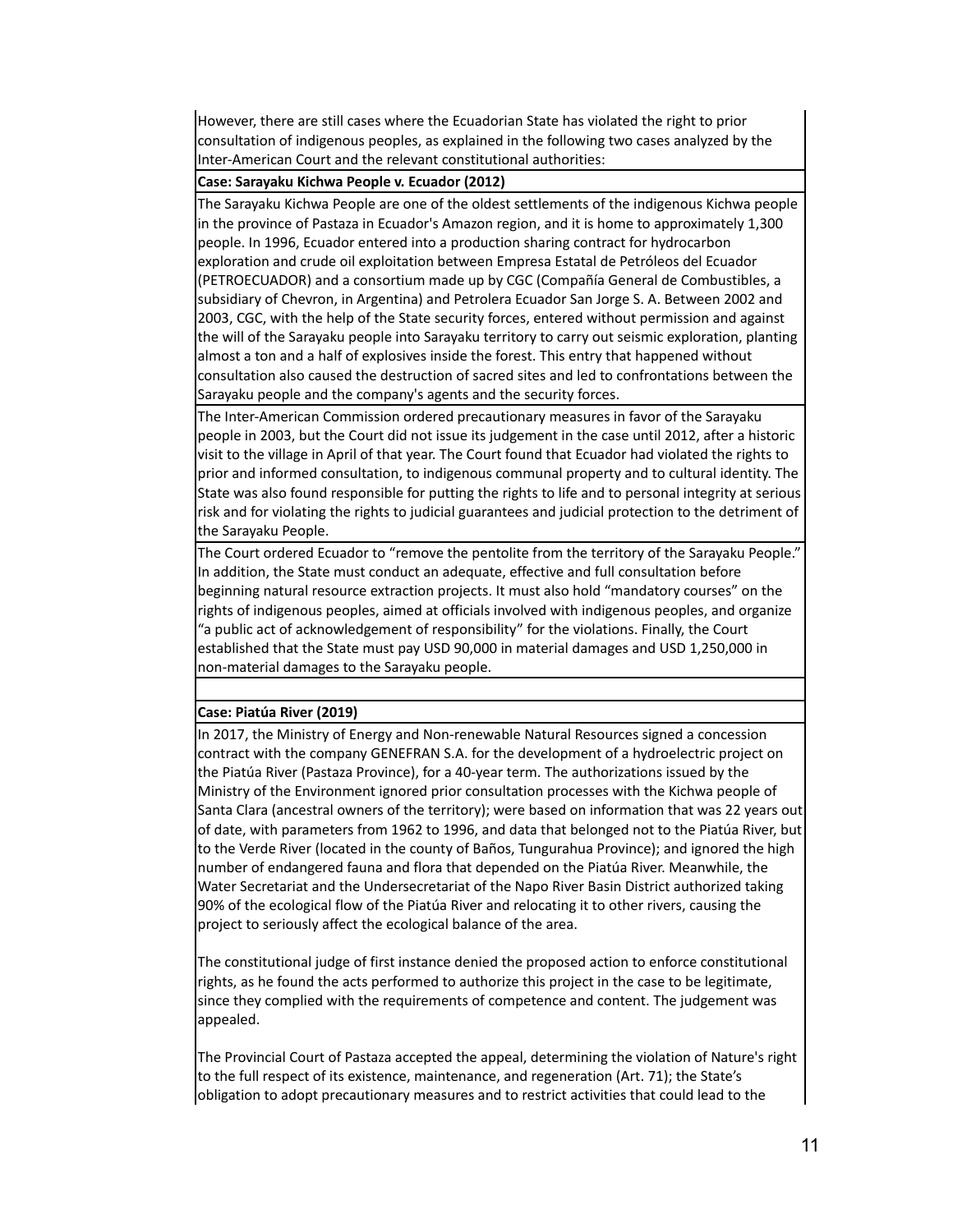extinction of species (Art. 73); the human rights to a healthy environment, to food sovereignty and the collective rights of cultural identity and of prior, free, and informed consultation of the Kichwa People of Santa Clara.

The following can be found as part of the judgment in this case:

| (1)         | Given that the area of direct influence of the hydroelectric power plant on the Piatúa<br>River extends over the PONAKICS territories, it was necessary, in accordance with the<br>aforementioned article, to carry out a prior consultation with the communities that<br>could be affected, to ensure the sharing of the project for the following purposes:                                                                                                                                         |
|-------------|-------------------------------------------------------------------------------------------------------------------------------------------------------------------------------------------------------------------------------------------------------------------------------------------------------------------------------------------------------------------------------------------------------------------------------------------------------------------------------------------------------|
|             | That the communities be informed about the prospecting, exploitation and<br>commercialization plans and programs involving the river and its resources, which<br>could affect them environmentally or culturally.<br>That the communities can share the benefits of the project.<br>That the communities may receive compensation for the social, cultural and<br>environmental damages caused.                                                                                                       |
| (2)         | In the judgment of the case presented before the IACHR on the indigenous Sarayaku<br>Kichwa People v. Ecuador (2012), the Court determined that the consultation must<br>meet certain essential characteristics:                                                                                                                                                                                                                                                                                      |
|             | i. The consultation must be carried out in advance.                                                                                                                                                                                                                                                                                                                                                                                                                                                   |
|             | ii. It must be carried out in good faith and with the purpose of reaching an agreement.                                                                                                                                                                                                                                                                                                                                                                                                               |
|             | iii. The consultation must be adequate and accessible.                                                                                                                                                                                                                                                                                                                                                                                                                                                |
|             | iv. An Environmental Impact Study must be conducted.                                                                                                                                                                                                                                                                                                                                                                                                                                                  |
|             | v. Consultation must be informed.                                                                                                                                                                                                                                                                                                                                                                                                                                                                     |
|             | Promoting the right to public participation in decision-making processes relating to<br>environmental matters of public interest, such as land-use planning, policies, strategies,<br>plans, programs, rules and regulations that have or may have a significant impact on the<br>environment.                                                                                                                                                                                                        |
|             | Public participation in environmental decision-making processes is established in Ecuador as a<br>right and as an obligation of the State. Thus, this rule is found in articles 85, 134 and 137 of the                                                                                                                                                                                                                                                                                                |
|             | articles 52, 53, 79 and 80 of the Organic Law on Citizen Participation.                                                                                                                                                                                                                                                                                                                                                                                                                               |
| and groups. | Ecuador has legislation that guarantees citizen participation in decision-making processes<br>related to environmental issues of public interest, such as land use planning, public policy,<br>strategies, plans, programs, rules and regulations. This participation takes place mainly through<br>the National Citizen Council for the Environmental Sector, as extensively discussed above, but<br>the legislation leaves the door open to independent participation as well, for both individuals |
|             |                                                                                                                                                                                                                                                                                                                                                                                                                                                                                                       |
|             | Constitution of the Republic of Ecuador, articles 8 and 9 of the Organic Environmental Code, and<br>Defining procedures and mechanisms that support the right to citizen participation in<br>decision-making processes from early stages to decision-making.                                                                                                                                                                                                                                          |

Ecuador's legal framework is also consistent with the United Nations Declaration on the Rights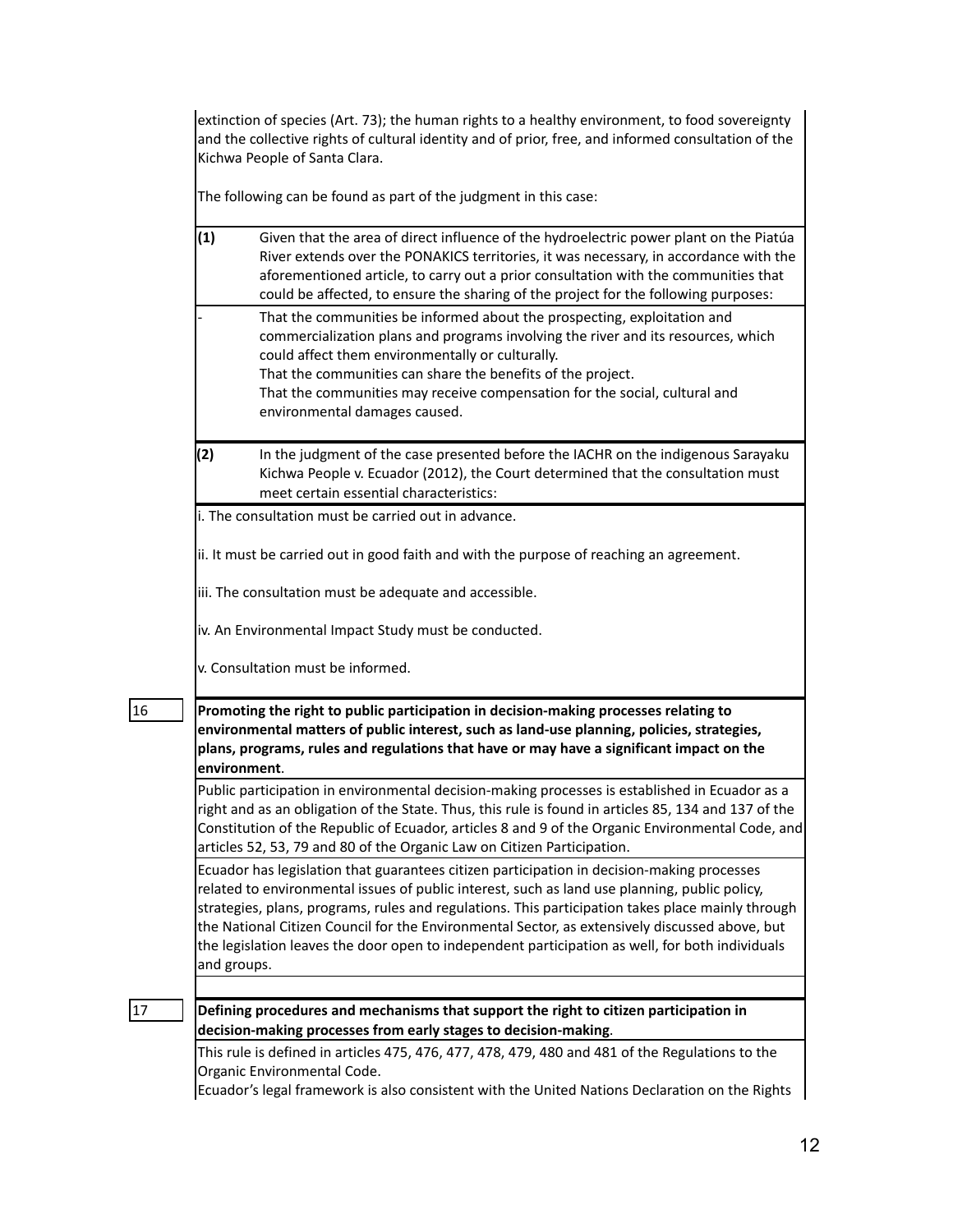|    | of Indigenous Peoples, articles 5, 18 and 27, and the Aarhus Convention, articles 3, 6 and 7.                                                                                                                                                                                                                                                                                                                                                                                                                                                                                                                                                                                                                                                                                                                                                                                                                                                                                                                                                                                                                                                                                                                                                                                                                                                                                                                             |
|----|---------------------------------------------------------------------------------------------------------------------------------------------------------------------------------------------------------------------------------------------------------------------------------------------------------------------------------------------------------------------------------------------------------------------------------------------------------------------------------------------------------------------------------------------------------------------------------------------------------------------------------------------------------------------------------------------------------------------------------------------------------------------------------------------------------------------------------------------------------------------------------------------------------------------------------------------------------------------------------------------------------------------------------------------------------------------------------------------------------------------------------------------------------------------------------------------------------------------------------------------------------------------------------------------------------------------------------------------------------------------------------------------------------------------------|
|    | Ecuador publicly discloses the mechanisms used to make public the calls for participation in<br>projects or consultations for decision making and reviews regarding environmental activities<br>having an impact on society and people's lives. In this regard, a list of all projects, courses and<br>updates to society related to the environment, including the mechanisms and participating<br>entities, is published on the official website https://www.ambiente.gob.ec/, in the institutional<br>calls section. For better reference, visit: https://www.ambiente.gob.ec/convocatorias/.                                                                                                                                                                                                                                                                                                                                                                                                                                                                                                                                                                                                                                                                                                                                                                                                                          |
|    |                                                                                                                                                                                                                                                                                                                                                                                                                                                                                                                                                                                                                                                                                                                                                                                                                                                                                                                                                                                                                                                                                                                                                                                                                                                                                                                                                                                                                           |
| 18 | With respect to the aforementioned decision-making processes, guaranteeing that the public<br>is informed at least of (a) the nature of the environmental decision, (b) the authority<br>responsible for making the decision and other authorities or entities involved, (c) the public<br>participation procedure, (d) other public authorities from which additional information may<br>be requested and the procedure for such request.                                                                                                                                                                                                                                                                                                                                                                                                                                                                                                                                                                                                                                                                                                                                                                                                                                                                                                                                                                                |
|    | The aforementioned Unified Environmental Information System includes "information on the<br>state and conservation of the environment, as well as projects, works and activities that<br>generate environmental risk or impact. () The Unified Environmental Information System will<br>be the mandatory computerized tool for the regularization of activities at the national level."<br>(Organic Environmental Code, 2017, art. 19 cited in question No. 01 of this section).                                                                                                                                                                                                                                                                                                                                                                                                                                                                                                                                                                                                                                                                                                                                                                                                                                                                                                                                          |
|    | Therefore, it is in this system, which is currently in operation and whose updating is under the<br>responsibility of the Ministry of the Environment, that anyone an access information related to<br>the nature of the environmental decision, the authorities involved and the public participation<br>procedures (prior consultation or environmental consultation with the community).                                                                                                                                                                                                                                                                                                                                                                                                                                                                                                                                                                                                                                                                                                                                                                                                                                                                                                                                                                                                                               |
|    | Regarding the procedure to request additional information from public authorities in relation to<br>an activity, work or project, this is a right, as mentioned above, so the request does not involve<br>any particular formal requirement such as justifying a direct interest in the requested<br>information. In case of explicit or tacit refusal of an authority to deliver the requested<br>information, an action for access to public information may be filed.                                                                                                                                                                                                                                                                                                                                                                                                                                                                                                                                                                                                                                                                                                                                                                                                                                                                                                                                                  |
|    |                                                                                                                                                                                                                                                                                                                                                                                                                                                                                                                                                                                                                                                                                                                                                                                                                                                                                                                                                                                                                                                                                                                                                                                                                                                                                                                                                                                                                           |
| 19 | Providing means to facilitate understanding and participation of directly affected persons in<br>those cases where their primary language is different from the official language.                                                                                                                                                                                                                                                                                                                                                                                                                                                                                                                                                                                                                                                                                                                                                                                                                                                                                                                                                                                                                                                                                                                                                                                                                                        |
|    | This rule is found in article 16 of the Constitution of the Republic of Ecuador, article 184 of the<br>Organic Environmental Code, and articles 475, 476, 477, 478, 479, 480 and 481 of the<br>Regulations to the Organic Environmental Code.<br>Ecuador's legal framework is also consistent with the United Nations Declaration on the Rights<br>of Indigenous Peoples, article 16, and the Aarhus Convention, articles 3, 6 and 7.<br>Ecuador publicly discloses through digital means the mechanisms used to make public the calls<br>for participation in projects or consultations for decision making and reviews regarding<br>environmental activities having an impact on society and people's lives. For example, a list of all<br>projects, courses and updates to society related to the environment, including the mechanisms<br>and participating entities, is published on the official website https://www.ambiente.gob.ec/, in<br>the institutional calls section. For better reference, visit:<br>https://www.ambiente.gob.ec/convocatorias/. If the applicant's or consulting party's primary<br>language is different from the official language, they may, by virtue of the guarantees<br>recognized in the Constitution, request that the information in the call be translated into their<br>language of origin. This provision also applies to Ecuador's indigenous nationalities and<br>peoples. |
| 20 | Encouraging the establishment of appropriate means of consultation that enable<br>participation of diverse groups and sectors.                                                                                                                                                                                                                                                                                                                                                                                                                                                                                                                                                                                                                                                                                                                                                                                                                                                                                                                                                                                                                                                                                                                                                                                                                                                                                            |
|    |                                                                                                                                                                                                                                                                                                                                                                                                                                                                                                                                                                                                                                                                                                                                                                                                                                                                                                                                                                                                                                                                                                                                                                                                                                                                                                                                                                                                                           |

13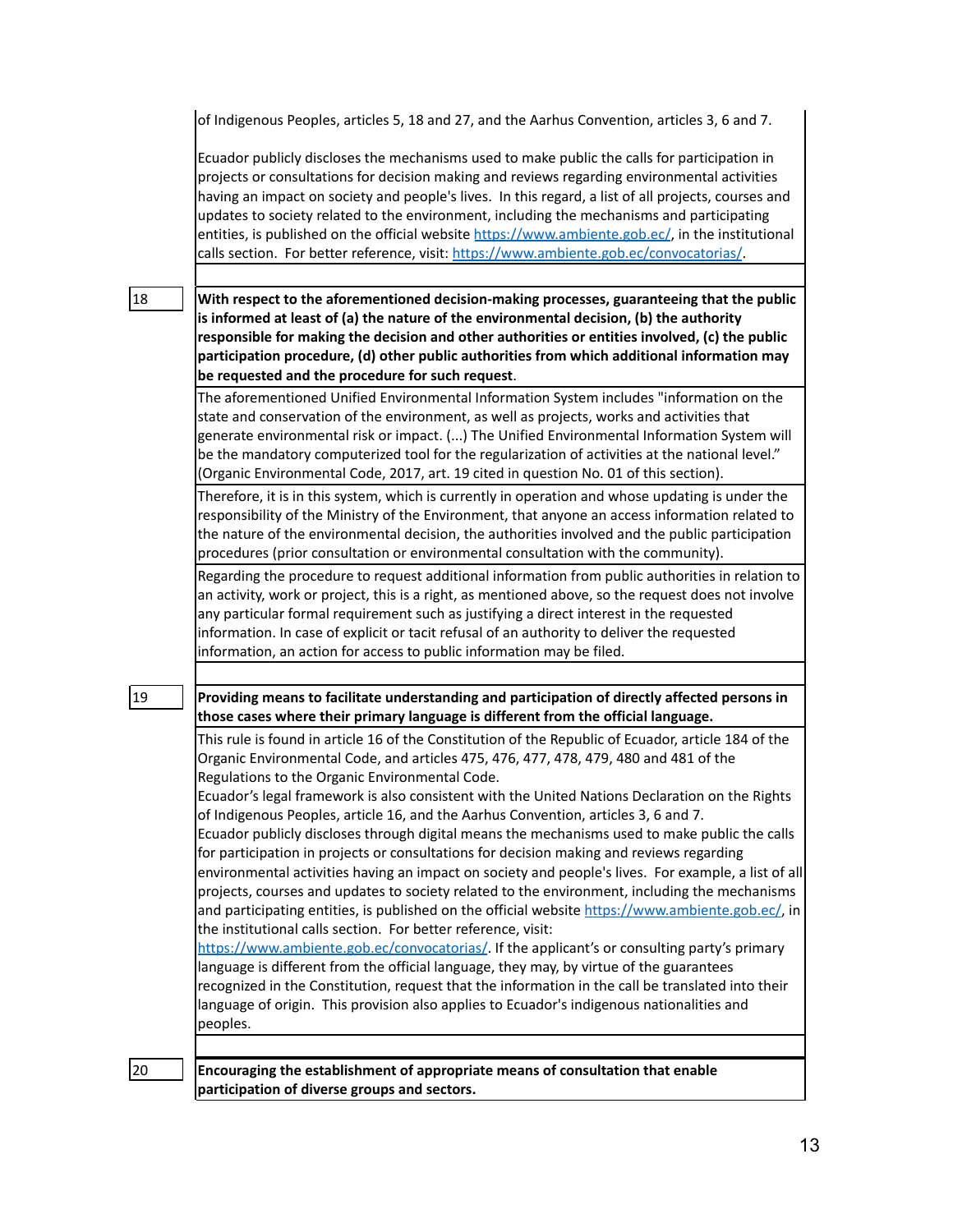|    | In relation to the means of consultation that enable participation of diverse groups and sectors<br>of society, the above discussed prior consultation and environmental consultation with the<br>community and the National Citizen Council for the Environmental Sector are available.                                                                                                                                                                                                                                                                                                                                                                                                                                                 |
|----|------------------------------------------------------------------------------------------------------------------------------------------------------------------------------------------------------------------------------------------------------------------------------------------------------------------------------------------------------------------------------------------------------------------------------------------------------------------------------------------------------------------------------------------------------------------------------------------------------------------------------------------------------------------------------------------------------------------------------------------|
| 21 | Guaranteeing observance of domestic laws and international obligations relating to the rights<br>of indigenous peoples and local communities.                                                                                                                                                                                                                                                                                                                                                                                                                                                                                                                                                                                            |
|    | Articles 56, 57, 424 and 425 of the Constitution define special rights of indigenous peoples and<br>communities. In addition, Ecuador has ratified ILO Convention 169, which places the provisions<br>of the Convention at the same level of hierarchy as the Constitution. Article 6 of the<br>Convention, which defines the obligations to the States Parties, is of special relevance to this<br>matter.                                                                                                                                                                                                                                                                                                                              |
|    | The special rights of local communities and indigenous peoples are guaranteed by the<br>Constitution and international treaties, and there are administrative and judicial mechanisms to<br>turn to in case of violation, as discussed in previous questions and in the cases referred to<br>above. An element that should be considered is that there are several social movements that<br>keep close watch over compliance with the provisions that protect the environment and over<br>prior consultation with indigenous communities, peoples and nationalities located near future<br>projects.                                                                                                                                     |
|    |                                                                                                                                                                                                                                                                                                                                                                                                                                                                                                                                                                                                                                                                                                                                          |
|    | Access to justice in environmental matters                                                                                                                                                                                                                                                                                                                                                                                                                                                                                                                                                                                                                                                                                               |
|    | Domestic legislation does not make a distinction between substantive and procedural due<br>process since this distinction is specific to the doctrine and is rarely mentioned but never<br>elaborated on in case law. In any case, due process is provided for in article 76 of the<br>Constitution.<br>Compliance with and application of due process as a fundamental right and the guarantees<br>provided for its compliance are mandatory in all judicial and administrative proceedings in<br>which rights and obligations of any kind are determined. Non-observance of due process<br>guarantees results in the nullity of the relevant process, applied retroactively to the time<br>immediately preceding the act of violation. |
| 02 | Based on due process, relying on                                                                                                                                                                                                                                                                                                                                                                                                                                                                                                                                                                                                                                                                                                         |
|    | (a) competent state entities with access to expertise in environmental matters;<br>Under Ecuador's legal framework, Autonomous Decentralized Governments were created in<br>accordance with articles 23, 24, 25, 26, 27, 28, 165 and 166 of the Organic Environmental Code,<br>and the powers of the National Environmental Quality Committee were defined in article 19 of<br>the Regulations.                                                                                                                                                                                                                                                                                                                                          |
|    | (b) effective, timely, public, transparent and impartial procedures that are not prohibitively                                                                                                                                                                                                                                                                                                                                                                                                                                                                                                                                                                                                                                           |
|    | expensive;                                                                                                                                                                                                                                                                                                                                                                                                                                                                                                                                                                                                                                                                                                                               |
|    | In articles 76, 86 and 169, the Constitution guarantees the right to due process of law and a fair<br>procedural system. Article 75 of the Constitution provides that every person has the right to<br>free access to justice and effective, impartial and expeditious protection of their rights and<br>interests.                                                                                                                                                                                                                                                                                                                                                                                                                      |
|    | (c) broad standing to sue for the purpose of protecting the environment;                                                                                                                                                                                                                                                                                                                                                                                                                                                                                                                                                                                                                                                                 |
|    | The Organic Environmental Code provides in articles 7, 8 and 10 that the protection of the<br>environment and nature is of public interest. Article 397 of the Constitution provides that any<br>natural or legal person may file suit to halt environmental damage and request precautionary                                                                                                                                                                                                                                                                                                                                                                                                                                            |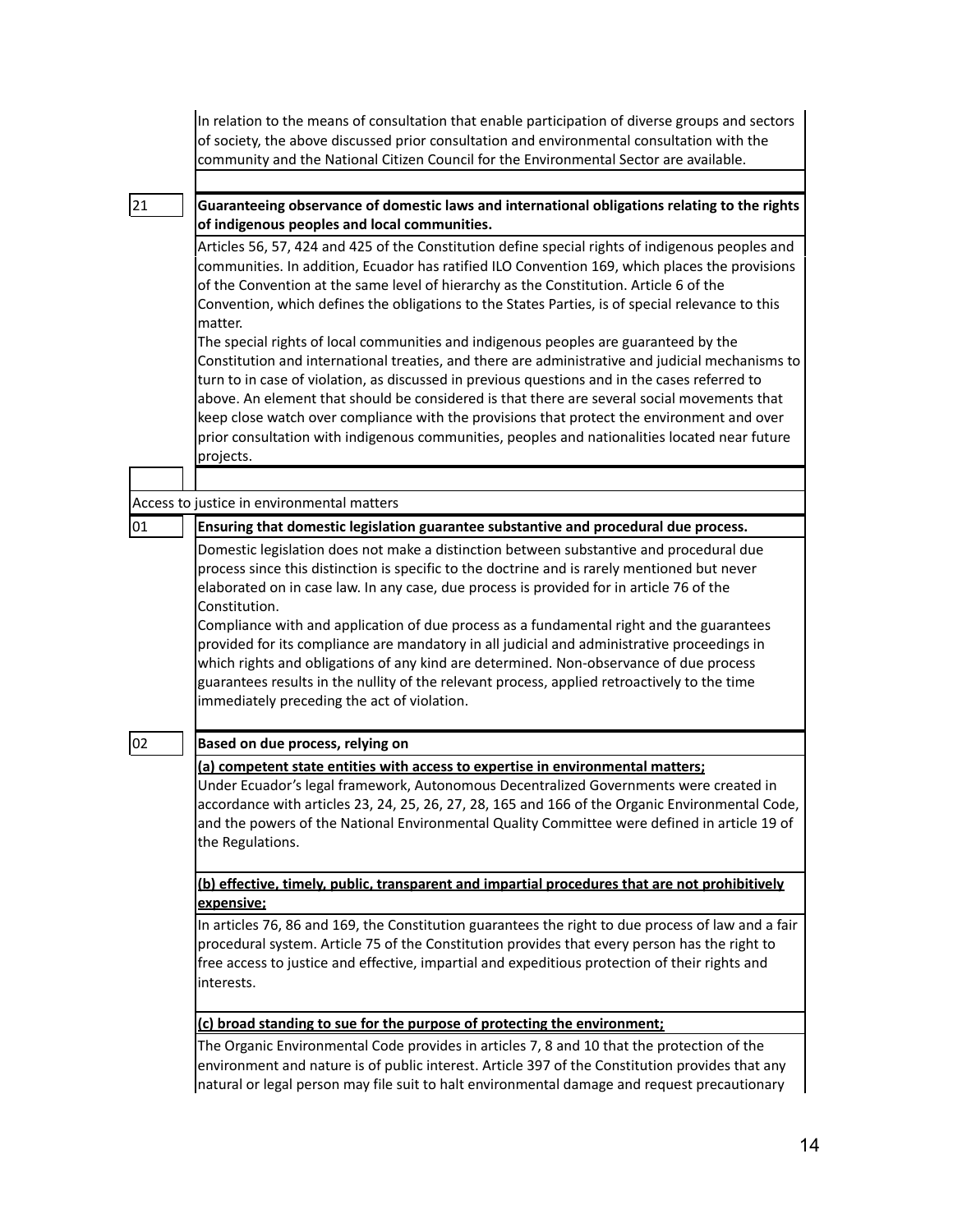measures.

# **(d) the possibility of ordering precautionary and interim measures, inter alia, to prevent, halt, mitigate or repair damage to the environment;**

As discussed above, any person may bring action and request precautionary measures to halt environmental damage.

Likewise, environmental liability is regulated by articles 162, 172, 173, 176, 200, 201, 202, 204, 208, 211, 224, 228, 235, 243 and 293 of the Organic Environmental Code and article 646 of the Regulations to the Organic Environmental Code. Under this legal framework, the environmental agency is authorized to order precautionary measures to prevent, halt and mitigate environmental damage either in the course of an environmental licensing procedure or as a result of an administrative sanctioning procedure.

# **e) measures to facilitate the production of evidence of environmental damage, such as reversal of the burden of proof and dynamic burden of proof;**

Article 397 of the Constitution provides that the burden of proof lies with the person or organization responsible for the activity to which the environmental damage is imputable. Article 313 of the Organic Environmental Code regulates reversal of the burden of proof, providing that a transfer of the burden of proof is possible only where it is possible to identify the causality between the activity and the environmental damage.

# **(f) mechanisms to execute and enforce judicial and administrative decisions in a timely manner; and**

Ecuador's legal framework has defined mechanisms to execute and enforce judicial and administrative decisions in articles 290, 291, 294 and 295 of the Organic Environmental Code, articles 807, 808, 809, 810, 811 and 812 of the Regulations to the Organic Environmental Code, and articles 71, 132, 245, 246, 247, 252, 254, 255 and 256 of the Organic Comprehensive Criminal Code.

## **(g) Mechanisms for redress.**

Ecuador's legal framework has defined mechanisms for redress in articles 164, 288, 292 and 296 of the Organic Environmental Code, articles 813, 814 and 823 of the Regulations to the Organic Environmental Code, and articles 257, 258 and 551 of the Organic Comprehensive Criminal Code.

Ecuador applies the legal provisions to specific cases in judicial and administrative actions relating to the environment.

Below is a summary of the first case regarding the rights of nature to be brought to court.

# **Action No. 11121-2011-0010 to enforce constitutional rights – VILCABAMBA RIVER**

The Provincial Court of Loja ruled in favor of Nature, particularly of the Vilcabamba River through Action No. 11121-2011-0010 to enforce constitutional rights. The main points of the judgement are the following:

1) The suitability and effectiveness of the action to enforce constitutional rights as the only way to immediately remedy the focused environmental damage due to the indisputable,

fundamental and inalienable importance of Nature, taking into account its evident degradation process.

2) It states that, based on the precautionary principle, until it is objectively demonstrated that there is no probability or definite danger that the tasks carried out in a certain area cause pollution or environmental damage, it is the duty of the constitutional Judges to immediately tend to safeguard and make effective the judicial protection of the Rights of Nature, taking all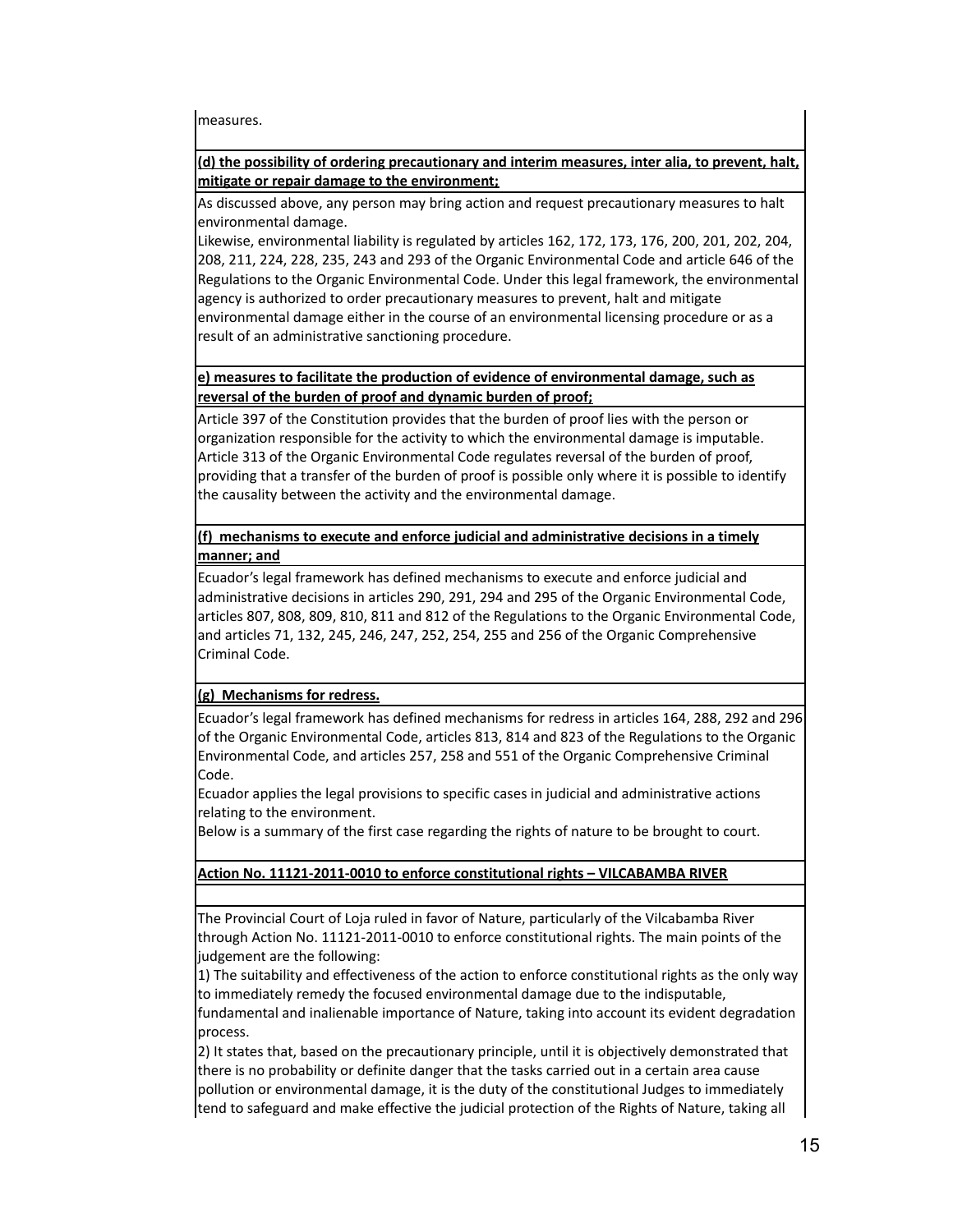|    | the necessary measures to avoid pollution or to remedy it. Note that in relation to the<br>environment not only the certainty of the damage is considered, but also the probability.<br>3) It recognizes the importance of Nature, stating that the damage caused to it is generational<br>damage, which means that due to its magnitude its effects have repercussions not only on the |
|----|-----------------------------------------------------------------------------------------------------------------------------------------------------------------------------------------------------------------------------------------------------------------------------------------------------------------------------------------------------------------------------------------|
|    | current generation, but will have an impact on future generations as well.<br>4) Using the principle of reversal of the burden of proof, it states that the plaintiffs did not have<br>to prove the damages, but that the Provincial Government of Loja, as manager of the activity or                                                                                                  |
|    | defendant, had to provide concrete evidence that the activity of opening a road would not and<br>will not affect the environment.                                                                                                                                                                                                                                                       |
|    | 5) Regarding the Provincial Government's allegation that the population needs roads, the<br>response is that there is no need to ponder on this matter since there is no collision of                                                                                                                                                                                                   |
|    | constitutional rights, nor sacrifice of one of them, since it is not a question of not widening the<br>Vilcabamba-Quinara road, but rather that the constitutional rights of Nature be respected;                                                                                                                                                                                       |
|    | The Provincial Court of Loja established the following remediation measures:<br>1) That the Provincial Government of Loja present within 30 days a remediation and<br>rehabilitation plan for the affected areas in the Vilcabamba River and to the affected<br>populations, as a consequence of the disposal and accumulation of debris on the river banks                             |
|    | from the resulting material. Compliance with the environmental authority's recommendations.<br>2) That the Provincial Government of Loja immediately submit to the Ministry of the                                                                                                                                                                                                      |
|    | Environment (MAE) the environmental permits for the construction of the road.<br>3) That they implement remedial actions such as: implement safety bins to prevent fuel spills in<br>the soil where fuel tanks and machinery are located, clean up contaminated soil from spilled                                                                                                       |
|    | fuel, implement a good labeling and signage system, and establish dump sites for the material<br>resulting from construction.                                                                                                                                                                                                                                                           |
|    | 4) It orders the Provincial Government to comply with all the recommendations made by the<br>Undersecretary of Environmental Quality of the MAE.<br>5) It appoints MAE's Regional Director of Loja, El Oro and Zamora Chinchipe and the                                                                                                                                                 |
|    | Ombudsman's Office to monitor compliance with the judgement.<br>6) It orders the defendant to publicly apologize for initiating the construction of a road without<br>an environmental license by publishing a quarter page in a local newspaper.                                                                                                                                       |
|    | The Court decided: 1) To accept the appeal and revoke the challenged judgement declaring that<br>the defendant entity is violating Nature's right to have its existence and its vital cycles,<br>structure, functions and evolutionary processes fully respected.                                                                                                                       |
|    | <b>Conclusion:</b> This was the first case to guarantee compliance with the rights of Nature and admit<br>the seriousness of environmental problems, especially in relation to rivers. For the first time,<br>there was a judicial action based on the rights of Nature in which the status of Nature as a<br>subject of independent rights was acknowledged and guaranteed.            |
| 03 | Establishing (a) measures to minimize or eliminate barriers to the exercise of the right of<br>access to justice; (b) means to publicize the right of access to justice and the procedures to                                                                                                                                                                                           |
|    | ensure its effectiveness; (c) mechanisms to systematize and disseminate judicial and<br>administrative decisions, and (d) the use of interpretation or translation from languages other<br>than the official languages.                                                                                                                                                                 |
|    | First, in relation to the measures to minimize or eliminate barriers to the exercise of the right of<br>access to justice, articles 11, 75, 168 and 191 of the Constitution define rules and principles that                                                                                                                                                                            |
|    | guarantee this right of access.<br>The Public Defender's Office must provide technical, timely, efficient and effective legal services<br>free of charge, including representation and legal advice in connection with the rights of                                                                                                                                                    |
|    |                                                                                                                                                                                                                                                                                                                                                                                         |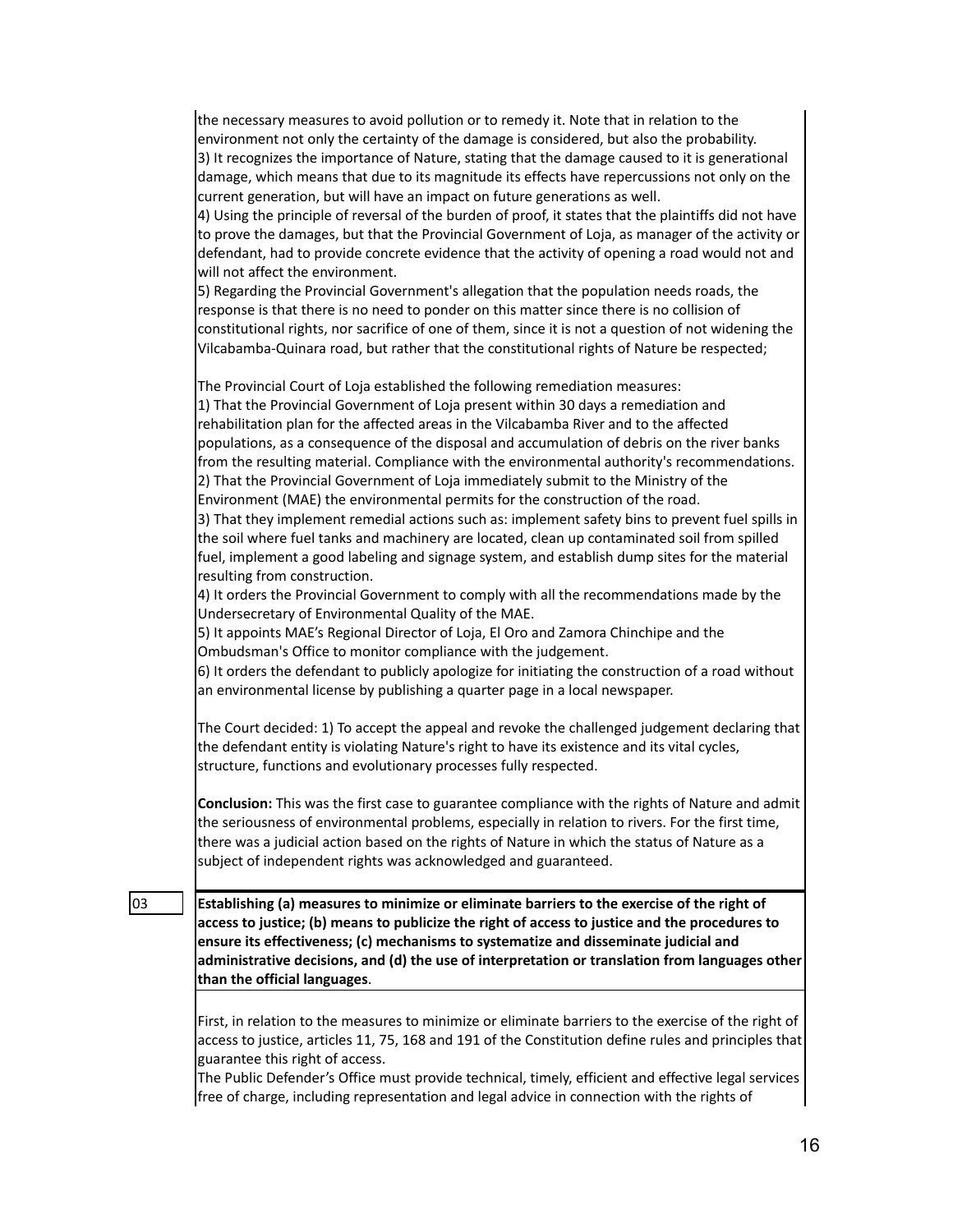| individuals, with respect to all matters and at all levels of court.<br>These rules and principles as well as the guarantees related to the right to due process must be<br>observed by all administrative and judicial authorities hearing cases in which any kind of rights<br>or obligations are determined.                                                                                                                                                                                                                                                                                                                                                                                                                                                                                                                                                                                                                         |
|-----------------------------------------------------------------------------------------------------------------------------------------------------------------------------------------------------------------------------------------------------------------------------------------------------------------------------------------------------------------------------------------------------------------------------------------------------------------------------------------------------------------------------------------------------------------------------------------------------------------------------------------------------------------------------------------------------------------------------------------------------------------------------------------------------------------------------------------------------------------------------------------------------------------------------------------|
| Second, with regard to the means to make public the right of access to justice, there are several<br>radio and television programs at the state level, as well as the inclusion of this and other topics<br>in the school curriculum. Furthermore, laws are public, and the Constitution and other bodies<br>of law can be accessed free of charge in physical or digital form.                                                                                                                                                                                                                                                                                                                                                                                                                                                                                                                                                         |
| Third, with regard to mechanisms to systematize and disseminate judicial and administrative<br>decisions in Ecuador, there is an official registry for certain judicial decisions and the Ecuadorian<br>Automatic Judicial Processing System (SATJE in Spanish), which records and makes it possible to<br>follow up on the steps taken in each of the cases handled by the different courts, obtaining fast<br>and reliable information in real time.<br>The SATJE system was developed to systematize proceedings and decisions in all courts and<br>levels of court and relating to all matters, such as the Civil, Criminal, Traffic, Labor, Family,<br>Women, Children and Adolescents and Tenancy Courts; Criminal, Tax and Administrative<br>Litigation Courts; Specialized Divisions of Provincial Courts and the National Court, and those<br>determined by law.                                                               |
| Finally, with regard to the use of interpretation or translation from any languages other than the<br>official languages, article 76 of the Constitution provides that failure to comply with this<br>guarantee of due process shall result in the nullity of the relevant process and may also give rise<br>to actions for damages or to an action for protection due to discrimination, depending on the<br>specific case.                                                                                                                                                                                                                                                                                                                                                                                                                                                                                                            |
| Establishing support mechanisms including free technical and legal assistance to meet the<br>needs of persons or groups in vulnerable situations.                                                                                                                                                                                                                                                                                                                                                                                                                                                                                                                                                                                                                                                                                                                                                                                       |
|                                                                                                                                                                                                                                                                                                                                                                                                                                                                                                                                                                                                                                                                                                                                                                                                                                                                                                                                         |
| According to articles 76, 86, 169, 191, 214 and 215 of the Constitution of the Republic of<br>Ecuador, due process includes protections for persons or groups in vulnerable situations<br>including free technical and legal assistance, the option of receiving decisions in oral or written<br>form, the support provided by the Ombudsman's Office to all the inhabitants of Ecuador, etc.<br>In Ecuador these rules are applied in judicial and administrative cases relating to the<br>environment. In particular, it should be noted that the Ombudsman's Office has taken an active<br>role in the defense of environmental rights. Although access to cases handled by the institution<br>is public, due to the Covid-19 pandemic, access to this type of information is now restricted to<br>officials of the entity. However, information of the activities of the Ombudsman's Office can be<br>found in the following links: |
| https://www.dpe.gob.ec/la-defensoria-del-pueblo-frente-a-la-vulneracion-de-derechos-human<br>os-y-de-la-naturaleza-de-los-pueblos-en-aislamiento-voluntario-y-de-reciente-contacto/                                                                                                                                                                                                                                                                                                                                                                                                                                                                                                                                                                                                                                                                                                                                                     |
| https://www.dpe.gob.ec/cartografia-participativa-para-conocer-las-vulneraciones-de-los-derec<br>hos-humanos-y-de-la-naturaleza-en-ecuador/                                                                                                                                                                                                                                                                                                                                                                                                                                                                                                                                                                                                                                                                                                                                                                                              |
| https://www.dpe.gob.ec/proteccion-de-derechos-humanos-y-de-la-naturaleza/                                                                                                                                                                                                                                                                                                                                                                                                                                                                                                                                                                                                                                                                                                                                                                                                                                                               |
| https://www.dpe.gob.ec/la-defensoria-del-pueblo-presenta-propuesta-enfocada-a-la-proteccio                                                                                                                                                                                                                                                                                                                                                                                                                                                                                                                                                                                                                                                                                                                                                                                                                                              |
| n-de-personas-defensoras-de-derechos-humanos-y-de-la-naturaleza/<br>https://www.dpe.gob.ec/que-hacemos/                                                                                                                                                                                                                                                                                                                                                                                                                                                                                                                                                                                                                                                                                                                                                                                                                                 |
| https://www.dpe.gob.ec/la-defensoria-del-pueblo-emprende-acciones-para-la-proteccion-de-la                                                                                                                                                                                                                                                                                                                                                                                                                                                                                                                                                                                                                                                                                                                                                                                                                                              |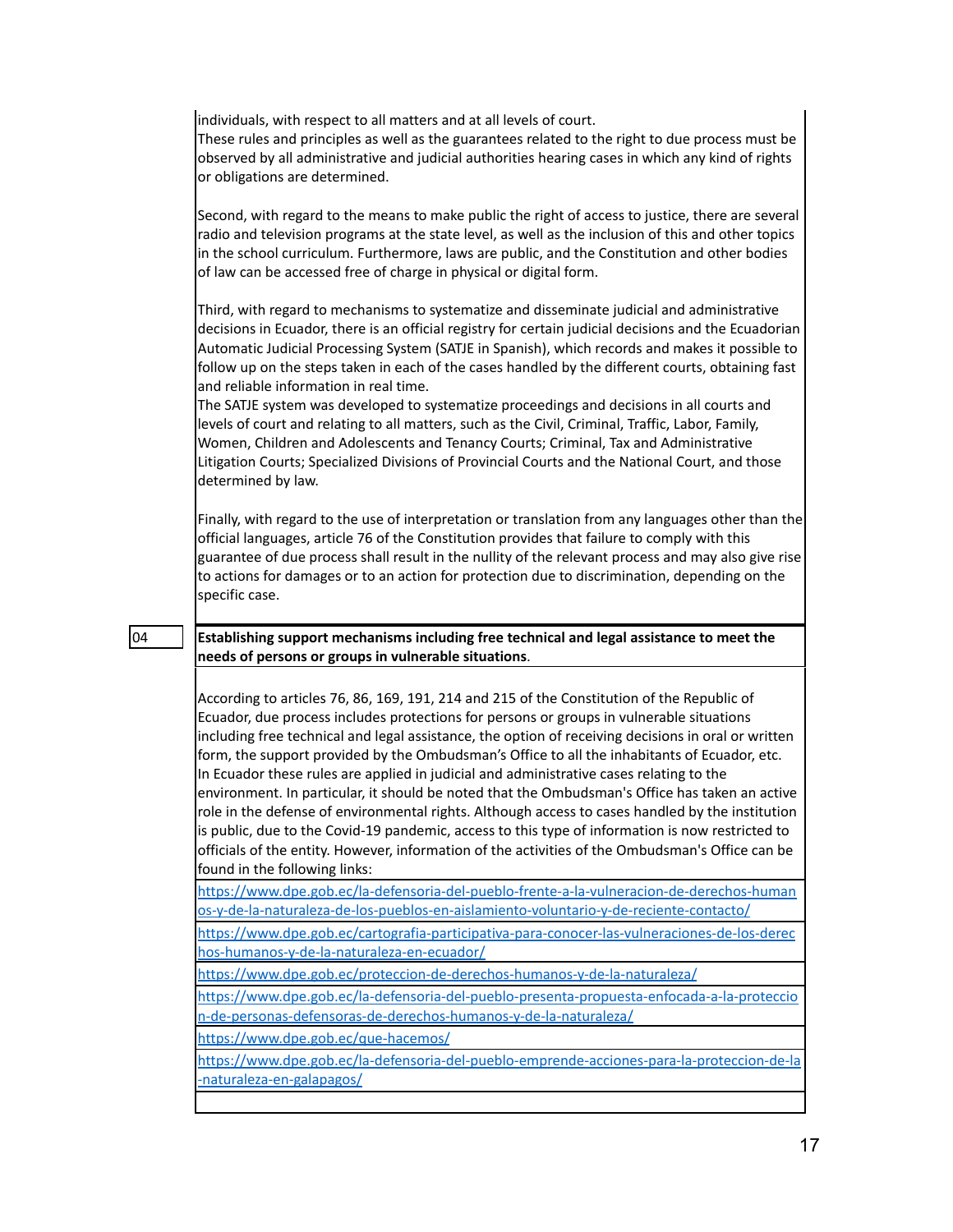| 05 | Ensuring that judicial and administrative decisions adopted in relation to environmental<br>matters are set out in writing.                                                                                                                                                                                                                                                                                                                                                                                                                                                                                                                                                                                                                                                                                                                                                                                                                                                                                                                                  |
|----|--------------------------------------------------------------------------------------------------------------------------------------------------------------------------------------------------------------------------------------------------------------------------------------------------------------------------------------------------------------------------------------------------------------------------------------------------------------------------------------------------------------------------------------------------------------------------------------------------------------------------------------------------------------------------------------------------------------------------------------------------------------------------------------------------------------------------------------------------------------------------------------------------------------------------------------------------------------------------------------------------------------------------------------------------------------|
|    | Notice of judicial and administrative decisions adopted in relation to environmental matters in<br>Ecuador is served on the parties in writing to the physical or electronic judicial mailbox<br>designated for this purpose, without prejudice to the judicial and administrative decisions being<br>delivered in oral form at the end of the trial hearing.                                                                                                                                                                                                                                                                                                                                                                                                                                                                                                                                                                                                                                                                                                |
| 06 | Promoting alternative dispute resolution mechanisms that allow such disputes to be<br>prevented or resolved.                                                                                                                                                                                                                                                                                                                                                                                                                                                                                                                                                                                                                                                                                                                                                                                                                                                                                                                                                 |
|    | According to article 190 of the Constitution and under the Arbitration and Mediation Law,<br>Ecuador recognizes alternative dispute resolution mechanisms in matters capable of being<br>settled. Due to the confidentiality requirement established by law for matters dealt within<br>mediation and arbitration proceedings, we have been unable to access specific cases involving<br>environmental matters; however, in international arbitration we can mention the Perenco v.<br>Ecuador and Chevron v. Ecuador cases in which arbitration was used to resolve the disputes.                                                                                                                                                                                                                                                                                                                                                                                                                                                                           |
|    |                                                                                                                                                                                                                                                                                                                                                                                                                                                                                                                                                                                                                                                                                                                                                                                                                                                                                                                                                                                                                                                              |
|    | Human rights defenders in environmental matters                                                                                                                                                                                                                                                                                                                                                                                                                                                                                                                                                                                                                                                                                                                                                                                                                                                                                                                                                                                                              |
| 01 | Guaranteeing a safe and enabling environment for persons, groups and organizations that<br>promote and defend human rights in environmental matters.                                                                                                                                                                                                                                                                                                                                                                                                                                                                                                                                                                                                                                                                                                                                                                                                                                                                                                         |
|    | Individuals, groups and organizations that promote and defend human rights in environmental<br>matters have all the rights and guarantees provided for in the Constitution, the Organic<br>Environmental Code, Resolution No. 77 of the Ombudsman's Office (cited in the next question)<br>and the Organic Comprehensive Criminal Code. However, due to private interests that often<br>guide issues relating to the utilization of natural resources, human rights defenders in<br>environmental matters are often victims of acts of intimidation and even attacks on their safety<br>or property.<br>If they are victims of attacks on their safety or property or intimidation in general, they can avail<br>themselves of the National System of Protection and Assistance to Victims, Witnesses and<br>Other Participants in Proceedings, which will provide "specialized measures of protection and<br>assistance to ensure their safety and not revictimize them when they are in danger." (Organic<br>Comprehensive Criminal Code, 2014, Art. 447). |
|    |                                                                                                                                                                                                                                                                                                                                                                                                                                                                                                                                                                                                                                                                                                                                                                                                                                                                                                                                                                                                                                                              |
| 02 | Recognizing, protecting and promoting all the rights of human rights defenders including their<br>ability to access such rights.                                                                                                                                                                                                                                                                                                                                                                                                                                                                                                                                                                                                                                                                                                                                                                                                                                                                                                                             |
|    | The rights of human rights defenders do not have special protection under Ecuador's<br>Constitution. On the other hand, citizens are guaranteed the rights to life, freedom of speech,<br>property, asylum, legal assistance, and emergency humanitarian aid, among others <sup>14</sup> . Resolution<br>No. 77 of the Ombudsman's Office contains regulations that recognize, protect and promote the<br>rights of human rights and environmental defenders as prescribed in the Escazú Agreement.<br>However, there is no evidence of implementation of this resolution in judicial or administrative<br>stages.                                                                                                                                                                                                                                                                                                                                                                                                                                           |
|    |                                                                                                                                                                                                                                                                                                                                                                                                                                                                                                                                                                                                                                                                                                                                                                                                                                                                                                                                                                                                                                                              |
| 03 | Preventing, investigating and punishing attacks, threats or intimidation against human rights<br>defenders.                                                                                                                                                                                                                                                                                                                                                                                                                                                                                                                                                                                                                                                                                                                                                                                                                                                                                                                                                  |

 $14$  As defined in articles 11, 18, 41, 66 and 426.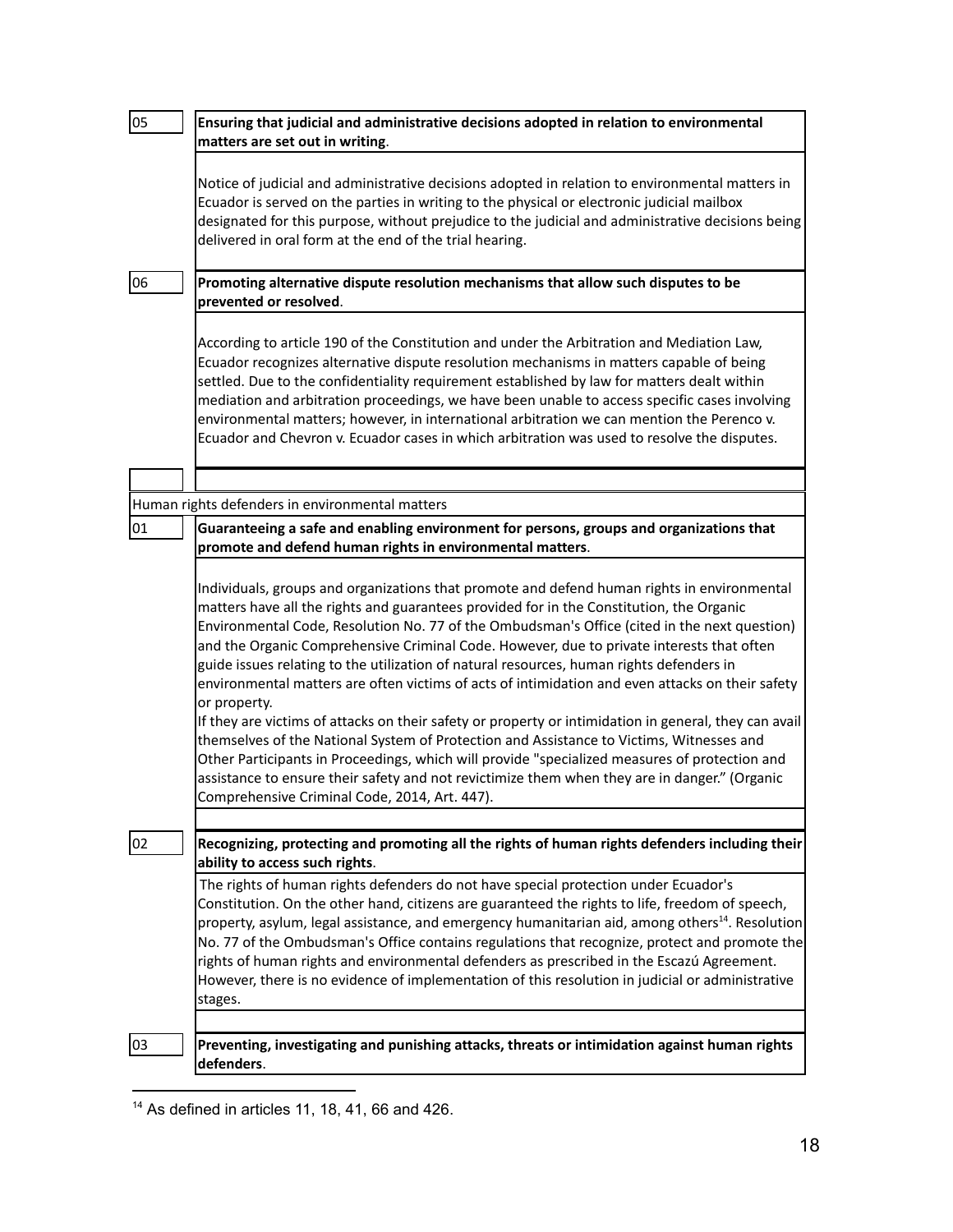|    | Attacks, threats or intimidation against human rights defenders in environmental matters are<br>not addressed in any specific regulation other than Resolution No. 77 of the Ombudsman's<br>Office mentioned above on the prevention, investigation and punishment thereof, so they are<br>prosecuted in the same way as attacks, threats or intimidation against any other person<br>according to the provisions of the Organic Comprehensive Criminal Code. In this regard, article<br>78 of the Constitution provides that "the victims of criminal offenses shall enjoy special<br>protection; guarantees shall be provided to them for preventing their revictimization, especially<br>in obtaining and assessing the evidence; and they shall be protected against any threat or other<br>forms of intimidation. Mechanisms shall be adopted for integral reparation, which will include,<br>without delay, knowledge about the truth of the facts and restitution, compensation,<br>rehabilitation, guarantee of non-repetition, and satisfaction with respect to the violated right. A<br>system for the protection of and assistance to victims, witnesses, and participants in<br>proceedings shall be established." |
|----|--------------------------------------------------------------------------------------------------------------------------------------------------------------------------------------------------------------------------------------------------------------------------------------------------------------------------------------------------------------------------------------------------------------------------------------------------------------------------------------------------------------------------------------------------------------------------------------------------------------------------------------------------------------------------------------------------------------------------------------------------------------------------------------------------------------------------------------------------------------------------------------------------------------------------------------------------------------------------------------------------------------------------------------------------------------------------------------------------------------------------------------------------------------------------------------------------------------------------------|
|    |                                                                                                                                                                                                                                                                                                                                                                                                                                                                                                                                                                                                                                                                                                                                                                                                                                                                                                                                                                                                                                                                                                                                                                                                                                |
| 01 | Compliance with and implementation of the Escazú Agreement<br>Committing resources for activities at the national level that are needed to perform the<br>obligations derived from the Agreement.                                                                                                                                                                                                                                                                                                                                                                                                                                                                                                                                                                                                                                                                                                                                                                                                                                                                                                                                                                                                                              |
|    | We have been unable to gain access to the implementation budget for the Escazú Agreement;<br>however, on the website of the Ministry of the Environment and Water we found a publication<br>of May 2021 on the actions that are being carried out in relation to the Agreement:<br>"In terms of access to environmental information, the National System of Environmental<br>Indicators and Sustainability (SINIAS) platform, a publication of national environmental<br>information generated by the ministry, was launched. In addition, the Unified Environmental<br>Information System (SUIA) was updated to streamline access to the system and regularization,<br>control, monitoring and environmental certification processes. Through the REDD+ Roundtable,<br>a participatory platform was created for information, discussion and proposals on a<br>fundamental issue: the reduction of deforestation and forest degradation at the national<br>level." <sup>15</sup>                                                                                                                                                                                                                                               |
|    | In addition, in line with this Agreement, the environmental and water authority joined the<br>Alliance for Open Government where it is part of the multisectoral Work Group and<br>implemented the National Environmental Education Strategy ENEA 2017 - 2030 at the territorial<br>level to promote the creation of Local Environmental Education Advisory Councils, which are<br>provincial participation forums in charge of developing and implementing a Provincial<br>Environmental Education Plan.<br>The country is looking forward to holding work meetings with countries in the region and<br>attending the Conference of the Parties (COP), the main governing body of the Escazú<br>Agreement, where documentation and guidelines for the implementation process will be<br>defined.                                                                                                                                                                                                                                                                                                                                                                                                                              |
|    |                                                                                                                                                                                                                                                                                                                                                                                                                                                                                                                                                                                                                                                                                                                                                                                                                                                                                                                                                                                                                                                                                                                                                                                                                                |
| 02 | Cooperating with other Parties to strengthen national capacities with the aim of<br>implementing the Agreement.                                                                                                                                                                                                                                                                                                                                                                                                                                                                                                                                                                                                                                                                                                                                                                                                                                                                                                                                                                                                                                                                                                                |
|    | Ecuador is carrying out a process with the support and participation of civil society, academia<br>and international cooperation to analyze the regulatory, public policy and institutional<br>consistency of the Escazú Regional Agreement.                                                                                                                                                                                                                                                                                                                                                                                                                                                                                                                                                                                                                                                                                                                                                                                                                                                                                                                                                                                   |

<sup>&</sup>lt;sup>15</sup> Available at

[https://www.ambiente.gob.ec/el-acuerdo-regional-escazu-una-prioridad-de-gestion-ambiental-y-der](https://www.ambiente.gob.ec/el-acuerdo-regional-escazu-una-prioridad-de-gestion-ambiental-y-derechos-humanos-para-el-pais/) [echos-humanos-para-el-pais/](https://www.ambiente.gob.ec/el-acuerdo-regional-escazu-una-prioridad-de-gestion-ambiental-y-derechos-humanos-para-el-pais/).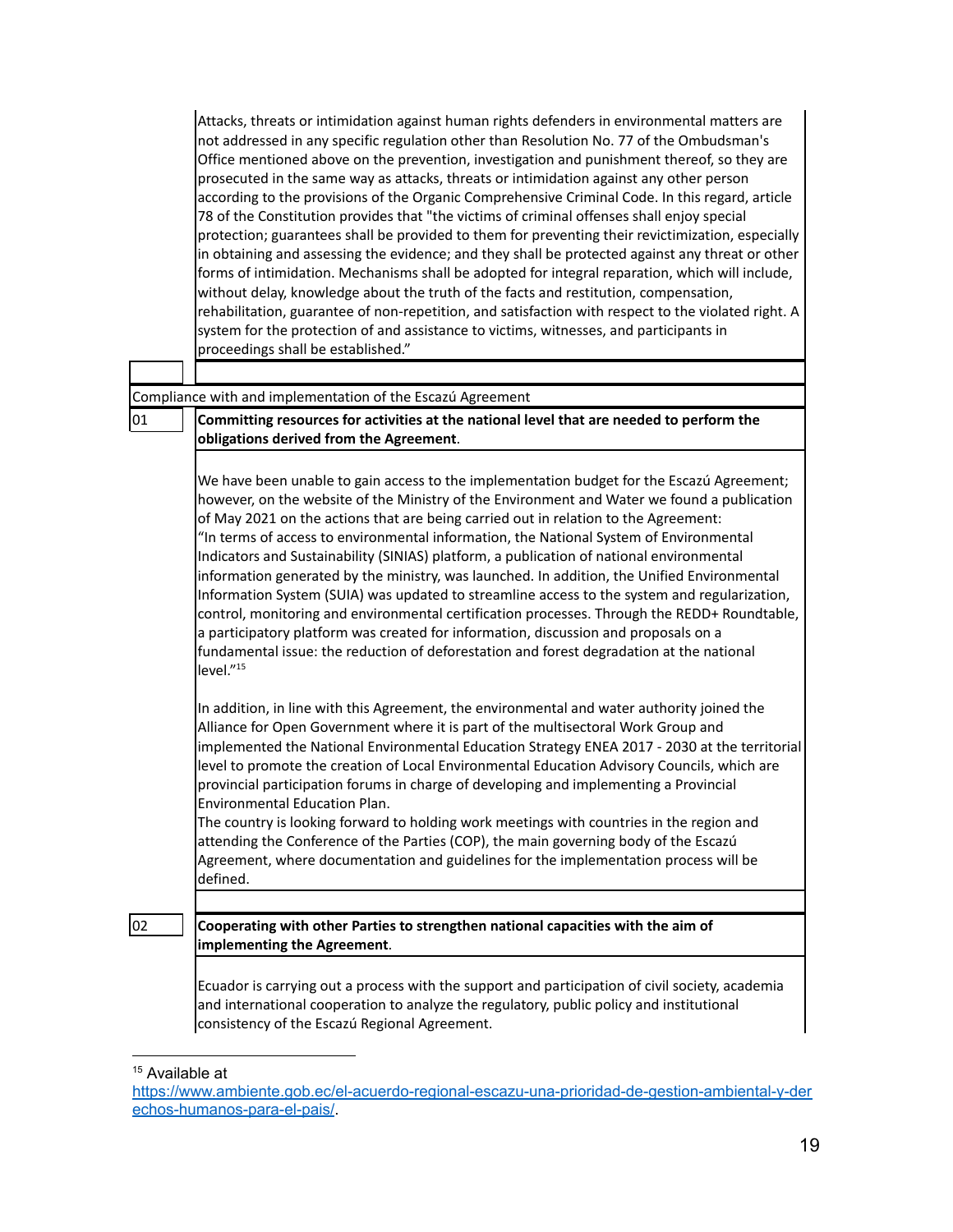|    | "The objective is to identify the reforms needed in secondary regulations and public and<br>institutional policies to facilitate the full implementation of the Agreement in order to<br>contribute more broadly to transparency, prevention of corruption, and strengthening the<br>protection of human rights, governance and environmental democracy" <sup>16</sup> .                                                                                                                                             |
|----|----------------------------------------------------------------------------------------------------------------------------------------------------------------------------------------------------------------------------------------------------------------------------------------------------------------------------------------------------------------------------------------------------------------------------------------------------------------------------------------------------------------------|
| 03 | Encouraging partnerships with non-Parties (States from other regions, private organizations,<br>civil society organizations, etc.).                                                                                                                                                                                                                                                                                                                                                                                  |
|    | The Government whose mandate ended in May 2021 was carrying out a process with the<br>support and participation of civil society, academia and international cooperation for "Analysis<br>of Regulatory, Public Policy and Institutional Consistency of the Escazú Regional Agreement."<br>We hope that in the next few days the new government will make a statement on the actions it<br>will take during its mandate to comply with the commitments assumed upon the entry into<br>force of the Escazú Agreement. |
| 04 | Recognizing that regional cooperation and exchange of information must be promoted in<br>relation to all aspects of illegal activities against the environment.                                                                                                                                                                                                                                                                                                                                                      |
|    | In addition to the foregoing, Ecuador, through the Ministry of the Environment and in<br>cooperation with the Attorney General's Office and the Ministry of Foreign Affairs, promotes<br>regional cooperation and the exchange of information on all aspects of illegal activities against<br>the environment.                                                                                                                                                                                                       |
|    | In this respect, in our legal framework we have found only general provisions such as those<br>contained in the Organic Environmental Code <sup>17</sup> and the Organic Comprehensive Criminal<br>$Code18$ .                                                                                                                                                                                                                                                                                                        |
|    |                                                                                                                                                                                                                                                                                                                                                                                                                                                                                                                      |
|    | Other questions on issues that remain undefined, such as the Parties' obligations:                                                                                                                                                                                                                                                                                                                                                                                                                                   |
| 01 | Has the country taken measures to enter into a commitment with the Observatory of the<br>virtual and universally accessible clearing house available on Principle 10?                                                                                                                                                                                                                                                                                                                                                |
|    | We do not have adequate information available to assess whether or not Ecuador has taken<br>measures to enter into a commitment with the Observatory of the virtual and universally<br>accessible clearing house available on Principle 10.<br>In this connection, a search has been conducted on the Observatory's website:<br>https://observatoriop10.cepal.org/es                                                                                                                                                 |
| 02 | Has the country taken measures to make contributions to the Voluntary Contribution Fund<br>created by article 14 of the Escazú Agreement?                                                                                                                                                                                                                                                                                                                                                                            |
|    | We do not have sufficient public information available to assess whether or not Ecuador has                                                                                                                                                                                                                                                                                                                                                                                                                          |

<sup>&</sup>lt;sup>16</sup> Obtained from:

[https://www.swissinfo.ch/spa/ecuador-medioambiente\\_acuerdo-de-escaz%C3%BA-entrar%C3%A1](https://www.swissinfo.ch/spa/ecuador-medioambiente_acuerdo-de-escaz%C3%BA-entrar%C3%A1-en-vigor-en-ecuador-el-pr%C3%B3ximo-abril/46320108) [-en-vigor-en-ecuador-el-pr%C3%B3ximo-abril/46320108](https://www.swissinfo.ch/spa/ecuador-medioambiente_acuerdo-de-escaz%C3%BA-entrar%C3%A1-en-vigor-en-ecuador-el-pr%C3%B3ximo-abril/46320108).

<sup>&</sup>lt;sup>17</sup> Article 8, Organic Environmental Code.

 $18$  "Seventh General Provision  $-$  The Prosecutor General of the State shall use their foreign policy authority to request the execution of bilateral agreements for international cooperation and assistance in criminal matters."